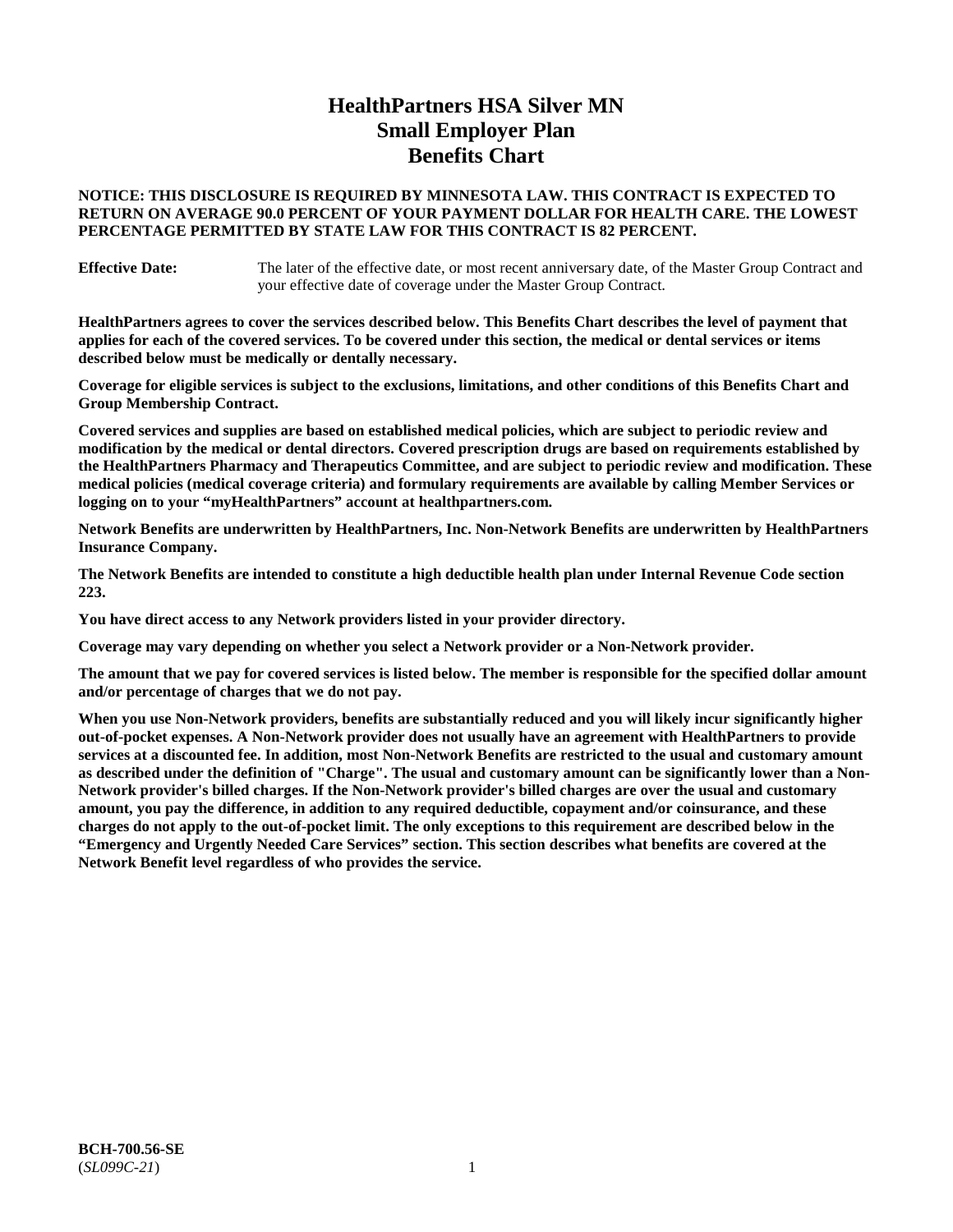# **These definitions apply to this Benefits Chart. They also apply to the Contract.**

| <b>Biosimilar Drugs:</b> | A prescription drug, approved by the Food and Drug Administration (FDA), that the FDA has<br>determined is biosimilar to and interchangeable with a biological brand name drug. Biosimilar<br>drugs are not considered generic drugs and are not covered under the generic drug benefit.                                                                                                                                                                                                                                                                                                                                           |
|--------------------------|------------------------------------------------------------------------------------------------------------------------------------------------------------------------------------------------------------------------------------------------------------------------------------------------------------------------------------------------------------------------------------------------------------------------------------------------------------------------------------------------------------------------------------------------------------------------------------------------------------------------------------|
| <b>Brand Name Drug:</b>  | A prescription drug, approved by the Food and Drug Administration (FDA), that is manufactured,<br>sold, or licensed for sale under a trademark by the pharmaceutical company that originally<br>researched and developed the drug. Brand name drugs have the same active-ingredient formula as<br>the generic version of the drug. However, generic drugs are manufactured and sold by other drug<br>manufacturers and are generally not available until after the patent on the brand name drug has<br>expired. A few brand name drugs may be covered at the generic drug benefit level if this is<br>indicated on the formulary. |
| <b>Calendar Year:</b>    | This is the 12-month period beginning 12:01 A.M. Central Time, on January 1, and ending 12:00<br>A.M. Central Time of the next following December 31.                                                                                                                                                                                                                                                                                                                                                                                                                                                                              |
| <b>Charge:</b>           | For covered services delivered by participating network providers, this is the provider's discounted<br>charge for a given medical/surgical service, procedure or item.                                                                                                                                                                                                                                                                                                                                                                                                                                                            |
|                          | For covered services delivered by non-network providers, a contracted rate may apply if such<br>arrangement is available to HealthPartners.                                                                                                                                                                                                                                                                                                                                                                                                                                                                                        |
|                          | For the Usual and Customary charge for covered services delivered by non-network providers, our<br>payment is calculated using one of the following options to be determined at HealthPartners'<br>discretion: 1) a percentage of the Medicare fee schedule; 2) a comparable schedule if the services<br>is not on the Medicare fee schedule; 3) a commercially reasonable rate for such service.                                                                                                                                                                                                                                  |
|                          | The Usual and Customary Charge is the maximum amount allowed that we consider in the<br>calculation of the payment of charges incurred for certain covered services. You must pay for any<br>charges above the usual and customary charge, and they do not apply to the out-of-pocket limit.                                                                                                                                                                                                                                                                                                                                       |
|                          | A charge is incurred for covered ambulatory medical and surgical services, on the date the service<br>or item is provided. A charge is incurred for covered inpatient services, on the date of admission to<br>a hospital. To be covered, a charge must be incurred on or after the member's effective date and<br>on or before the termination date.                                                                                                                                                                                                                                                                              |
| Copayment/Coinsurance:   | The specified dollar amount, or percentage, of charges incurred for covered services, which we do<br>not pay, but which a member must pay, each time a member receives certain medical services,<br>procedures or items. Our payment for those covered services or items begins after the copayment<br>or coinsurance is satisfied. Covered services or items requiring a copayment or coinsurance are<br>specified in this Benefits Chart.                                                                                                                                                                                        |
|                          | For services provided by a network provider:                                                                                                                                                                                                                                                                                                                                                                                                                                                                                                                                                                                       |
|                          | An amount which is listed as a flat dollar copayment is applied to a network provider's discounted<br>charges for a given service. However, if the network provider's discounted charge for a service or<br>item is less than the flat dollar copayment, you will pay the network provider's discounted charge.<br>An amount which is listed as a percentage of charges or coinsurance is based on the network<br>provider's discounted charges, calculated at the time the claim is processed, which may include an<br>agreed upon fee schedule rate for case rate or withhold arrangements.                                      |
|                          | For services provided by a non-network provider:                                                                                                                                                                                                                                                                                                                                                                                                                                                                                                                                                                                   |
|                          | Any copayment or coinsurance is applied to the lesser of the provider's charges or the usual and<br>customary charge for a service.                                                                                                                                                                                                                                                                                                                                                                                                                                                                                                |
|                          | A copayment or coinsurance is due at the time a service is provided, or when billed by the<br>provider. The copayment or coinsurance applicable for a scheduled visit with a network provider<br>will be collected for each visit, late cancellation and failed appointment. Services may not be<br>withheld for failure to pay a deductible or coinsurance at or prior to the time of service.                                                                                                                                                                                                                                    |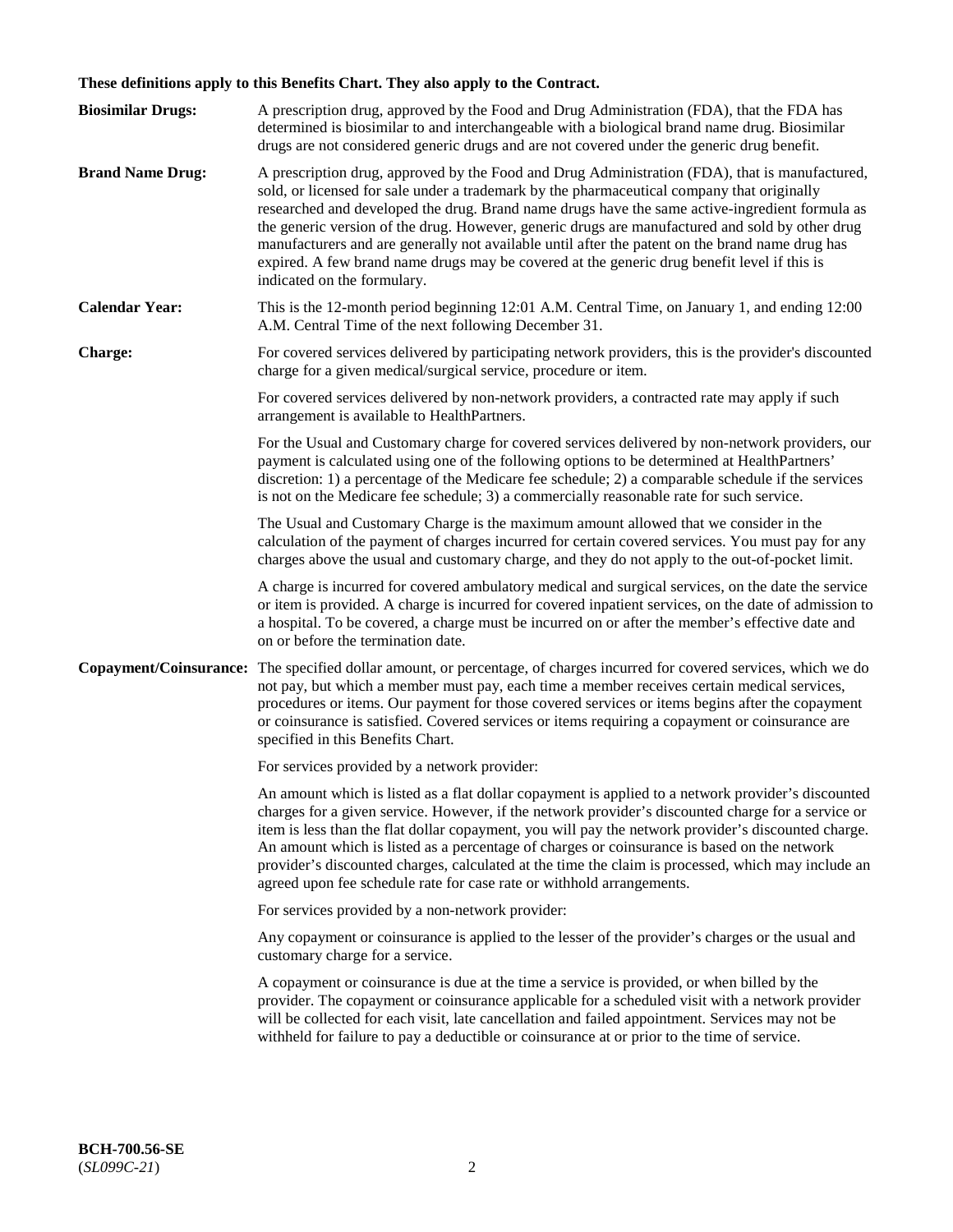| Deductible:       | The specified dollar amount of charges incurred for covered services, which we do not pay, but a<br>member or a family has to pay first in a calendar year. Our payment for those services or items<br>begins after the deductible is satisfied. For network providers, the amount of the charges that apply<br>to the deductible are based on the network provider's discounted charges, calculated at the time<br>the claim is processed, which may include an agreed upon fee schedule rate for case rate or<br>withhold arrangements. For non-network providers, the amount of charges that apply to the<br>deductible are the lesser of the provider's charges or the usual and customary charge for a service.                                                                                                                                                                                                                                                                                                                                                                                                                                                                                                                                             |
|-------------------|------------------------------------------------------------------------------------------------------------------------------------------------------------------------------------------------------------------------------------------------------------------------------------------------------------------------------------------------------------------------------------------------------------------------------------------------------------------------------------------------------------------------------------------------------------------------------------------------------------------------------------------------------------------------------------------------------------------------------------------------------------------------------------------------------------------------------------------------------------------------------------------------------------------------------------------------------------------------------------------------------------------------------------------------------------------------------------------------------------------------------------------------------------------------------------------------------------------------------------------------------------------|
|                   | Any amounts paid or reimbursed by a third party, including but not limited to: point of service<br>rebates, manufacturer coupons, manufacturer debit cards or other forms of direct reimbursement to<br>a member for a product or service, will not apply toward your deductible, to the extent permitted<br>under state and federal law.                                                                                                                                                                                                                                                                                                                                                                                                                                                                                                                                                                                                                                                                                                                                                                                                                                                                                                                        |
|                   | Your plan has an embedded deductible. This means once a member meets the individual<br>deductible, the plan begins paying benefits for that person. If two or more members of the family<br>meet the family deductible, the plan begins paying benefits for all members of the family,<br>regardless of whether each member has met the individual deductible. However, a member may<br>not contribute more than the individual deductible toward the family deductible.                                                                                                                                                                                                                                                                                                                                                                                                                                                                                                                                                                                                                                                                                                                                                                                         |
|                   | All services are subject to the deductible unless otherwise indicated below in this Benefits Chart.                                                                                                                                                                                                                                                                                                                                                                                                                                                                                                                                                                                                                                                                                                                                                                                                                                                                                                                                                                                                                                                                                                                                                              |
| <b>Formulary:</b> | This is a current list, which may be revised from time to time, of formulary prescription drugs,<br>medications, equipment and supplies covered by us as indicated in the Benefits Chart which are<br>covered at the highest benefit level. Some drugs may require prior authorization to be covered as<br>formulary drugs. You may be granted an exception to the formulary that is available to you upon<br>request. These guidelines and procedures include exceptions to the formulary for anti-psychotic<br>prescription drugs prescribed to treat emotional disturbances or mental illness if your health care<br>provider (1) indicates to the dispensing pharmacist, orally or in writing, that the prescription must<br>be dispensed as indicated and (2) certifies in writing to us that the prescribed drug will best treat<br>your condition. Also, you may continue to receive certain non-formulary prescription drugs for<br>diagnosed mental illness or emotional disturbance when our formulary changes or you change<br>health plans for up to one year following the change. We also have written guidelines and<br>procedures for granting formulary exceptions for other drugs that are available to you upon request<br>or on our website. |
|                   | HMO Formulary Exception Process (including antipsychotic drugs). If you are prescribed a<br>drug, we must promptly grant you an exception to our formulary when your health care provider<br>indicates to us that:                                                                                                                                                                                                                                                                                                                                                                                                                                                                                                                                                                                                                                                                                                                                                                                                                                                                                                                                                                                                                                               |
|                   | (1) the formulary drug causes an adverse reaction to the patient;<br>(2) the formulary drug is contraindicated for the patient; or<br>(3) the health care provider demonstrates that the prescription drug must be dispensed as written<br>to provide maximum medical benefit to the patient.                                                                                                                                                                                                                                                                                                                                                                                                                                                                                                                                                                                                                                                                                                                                                                                                                                                                                                                                                                    |
|                   | The formulary, and information on drugs that require authorization, are available by calling<br>Member Services or logging on to your "myHealthPartners" account at healthpartners.com.                                                                                                                                                                                                                                                                                                                                                                                                                                                                                                                                                                                                                                                                                                                                                                                                                                                                                                                                                                                                                                                                          |
|                   | Formulary Changes. The formulary may change throughout the year. If you are affected by a<br>formulary change, you will receive at least 30 days' advanced notice of that change, and you<br>may request a formulary exception.                                                                                                                                                                                                                                                                                                                                                                                                                                                                                                                                                                                                                                                                                                                                                                                                                                                                                                                                                                                                                                  |
|                   |                                                                                                                                                                                                                                                                                                                                                                                                                                                                                                                                                                                                                                                                                                                                                                                                                                                                                                                                                                                                                                                                                                                                                                                                                                                                  |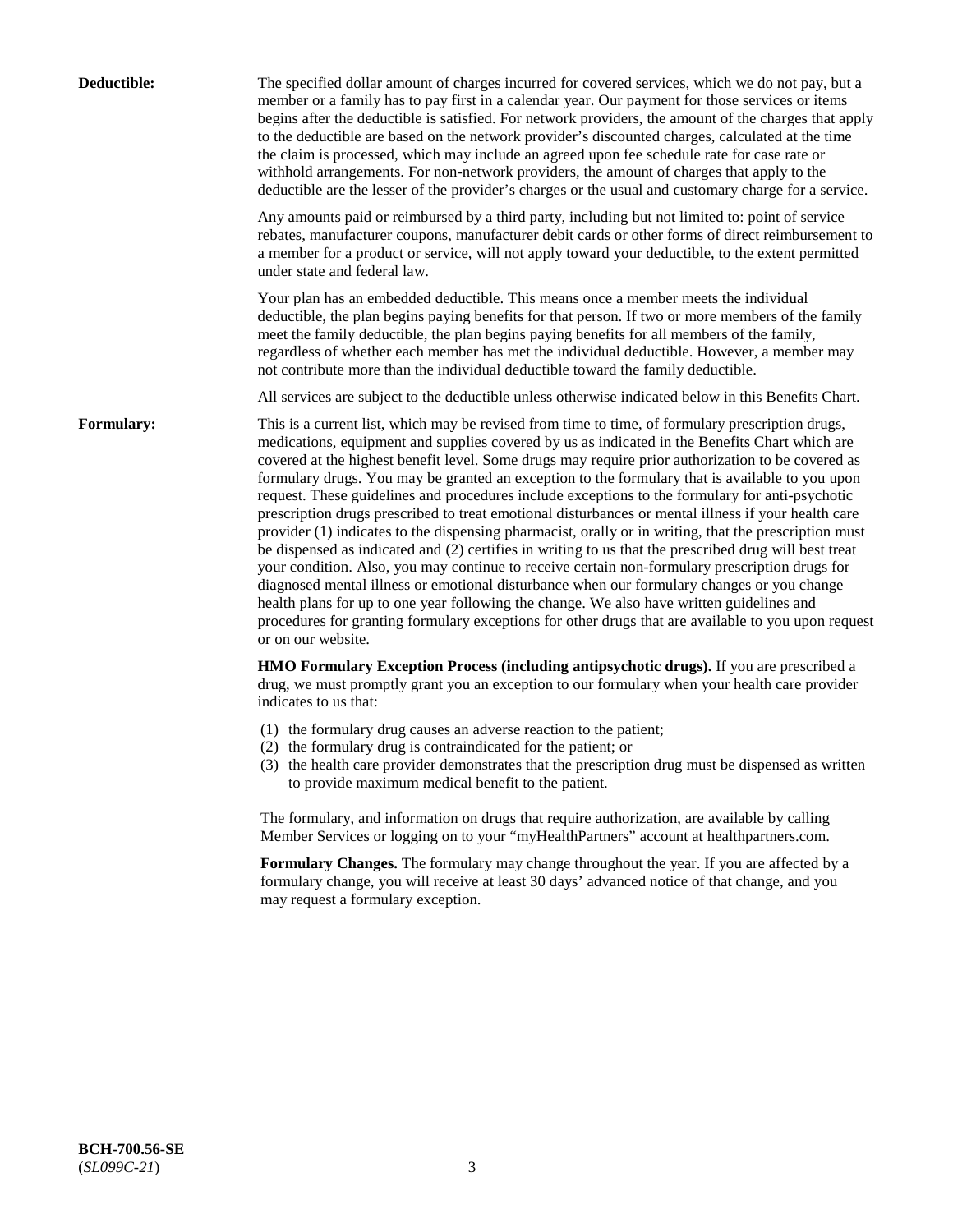## **Federal Formulary Exception Process:**

If you are prescribed a drug that is not included on the formulary and your plan does not cover nonformulary drugs, you, your designee or your prescribing physician may request a review through our formulary exception process, which includes external review. This process is described below.

- **1. Standard Exception Request.** If your provider prescribes a drug that is not on our formulary, you may submit a standard exception request. If you, your designee or your prescribing provider submit a standard exception request, we must make our coverage determination and notify you within 72 hours of our receipt of the request. If we grant the exception to cover the drug, we are required to cover the drug for the duration of the prescription, including refills.
- **2. Expedited Exception Request.** If your provider prescribes a drug that is not on our formulary, you may submit an expedited exception request if there are exigent circumstances. Exigent circumstances exist when you are suffering from a health condition that may seriously jeopardize your life, health, or ability to regain maximum function or when you are undergoing a current course using a nonformulary drug. If you, your designee or your prescribing provider submit an expedited exception request, we must make our coverage determination and notify you within 24 hours of our receipt of the request. If we grant the exception to cover the drug, we are required to cover the drug for the duration of the prescription, including refills. If we grant an exception based on exigent circumstances, we must cover the drug for the duration of the exigency.
- **3. Federal External Review Exception Request.** If coverage of a drug is denied after an exception request review under items 1. or 2. above, you, your designee, or your prescribing provider may request an external review exception request. If the initial request was a standard exception request, we must notify you or your designee and the prescribing provider of the coverage determination within 72 hours of our receipt of your request for external review. If the initial request was an expedited exception request, we must notify you or your designee and the prescribing provider of the coverage determination within 24 hours our receipt of your request for external review. If you are granted an exception after the external review exception request, we are required to cover the drug for the duration of the prescription, if the initial request was a standard exception request. If the initial request was an expedited exception request, we must provide coverage for the duration of the exigency.
- **4. State External Review Request.** If coverage of the drug is denied after a federal external review exception request under item 3. above, you may request an external review under the "Disputes and Complaints" section, "External Complaints Procedures" in the Group Membership Contract.
- **Generic Drug:** A prescription drug, approved by the Food and Drug Administration (FDA) that the FDA has determined is comparable to a brand name drug product in dosage form, strength, route of administration, quality, intended use and documented bioequivalence. Generally, generic drugs cost less than brand name drugs. Some brand name drugs may be covered at the generic drug benefit level if this is indicated on the formulary.
- **Non-Formulary Drug:** This is a prescription drug approved by the Food and Drug Administration (FDA) that is not on the formulary, is medically necessary and is not investigative or otherwise excluded under this Benefits Chart.
- **Out-of-Pocket Expenses:** You pay the specified copayments/coinsurance and deductibles applicable for particular services, subject to the out-of-pocket limit described below. These amounts are in addition to the monthly enrollment payments.
- **Out-of-Pocket Limit:** You pay the copayments/coinsurance and deductibles for covered services, to the individual or family out-of-pocket limit. Thereafter we cover 100% of the charges incurred for all other covered services, for the rest of the calendar year. You pay amounts greater than the out-of-pocket limit if you exceed any visit or day limits.

Non-Network Benefits above the usual and customary charge (see definition of charge above) do not apply to the out-of-pocket limit.

Non-Network benefits for transplant surgery do not apply to the out-of-pocket limit.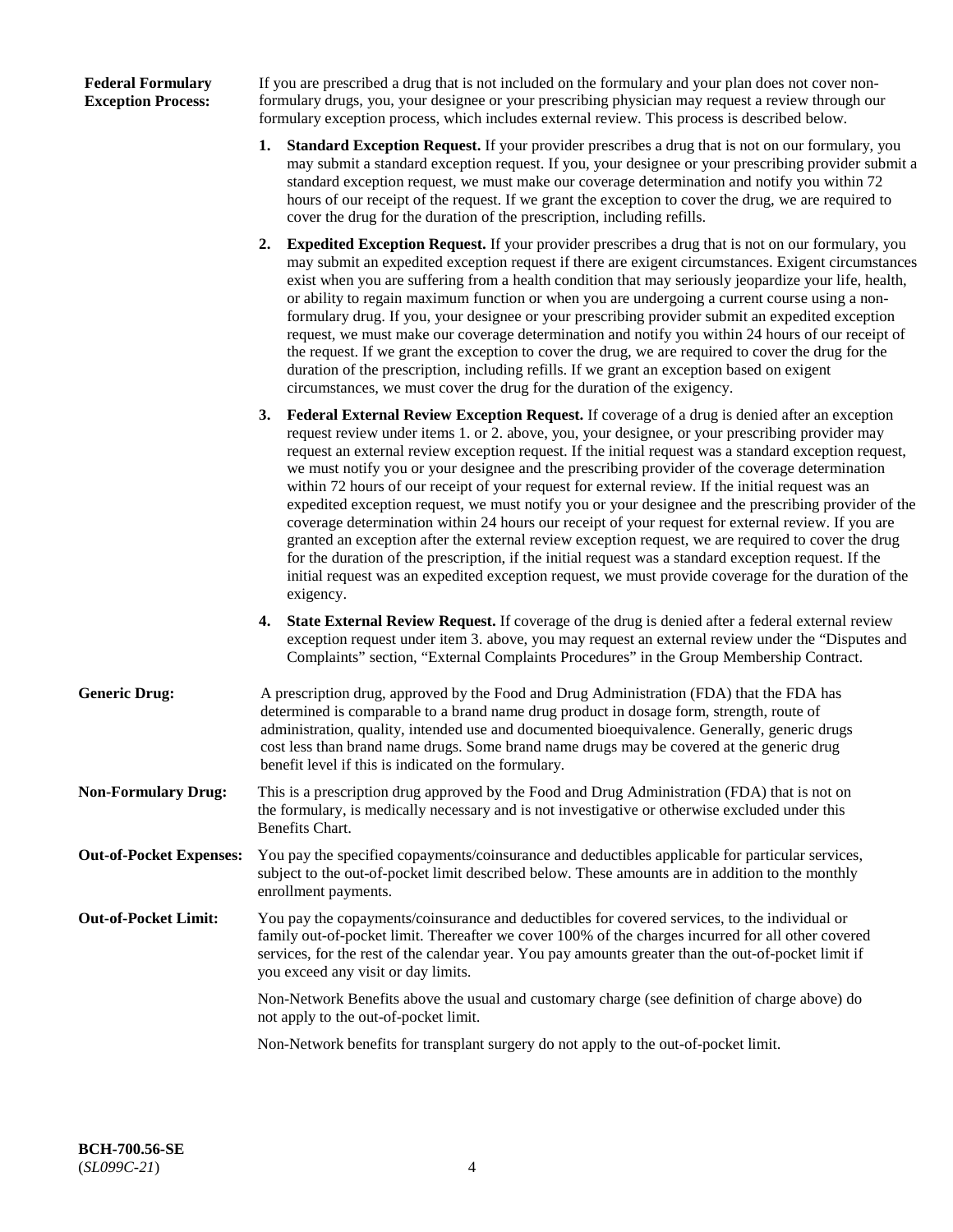|                              | Any amounts paid or reimbursed by a third party, including but not limited to: point of service<br>rebates, manufacturer coupons, manufacturer debit cards or other forms of direct reimbursement to<br>a member for a product or service, will not apply as an out of pocket expense, to the extent<br>permitted under state and federal law.                                                                                                                                                                                                                                                                                                                                                                   |
|------------------------------|------------------------------------------------------------------------------------------------------------------------------------------------------------------------------------------------------------------------------------------------------------------------------------------------------------------------------------------------------------------------------------------------------------------------------------------------------------------------------------------------------------------------------------------------------------------------------------------------------------------------------------------------------------------------------------------------------------------|
|                              | You are responsible to keep track of the out-of-pocket expenses. Contact our Member Services<br>department for assistance in determining the amount paid by the enrollee for specific eligible<br>services received. Claims for reimbursement under the out-of-pocket limit provisions are subject<br>to the same time limits and provisions described under the "Claims Provisions" section of the<br>Contract.                                                                                                                                                                                                                                                                                                 |
| <b>Preventive Drug List:</b> | The Preventive Drug List specifies certain drugs and certain diabetic supplies that are eligible to<br>be covered without being subject to your deductible under federal HSA rules. This is a current list,<br>which may be revised from time to time, of certain formulary preventive prescription drugs and<br>certain diabetic supplies, covered under the Plan as indicated in the Benefits Chart. This list does<br>not include preventive drugs that we are required to cover at 100%, not subject to your deductible,<br>under the ACA preventive guidelines. The Preventive Drug List is available by logging onto your<br>"myHealthPartners account athealthpartners.com or by calling Member Services. |
| <b>Specialty Drug List:</b>  | This is a current list, which may be revised from time to time, of prescription drugs, medications,<br>equipment and supplies, which are typically bio-pharmaceuticals. The purpose of a specialty drug<br>list is to facilitate enhanced monitoring of complex therapies used to treat specific conditions.<br>Specialty drugs are covered by us as indicated in this Benefits Chart. The specialty drug list is<br>available by calling Member Services or logging on to your "myHealthPartners" account at<br>healthpartners.com                                                                                                                                                                              |
| virtuwell:                   | This is an online service that you may use to receive a diagnosis and treatment for certain routine<br>conditions, such as a cold and flu, ear pain and sinus infections. You may access the virtuwell<br>website at virtuwell.com.                                                                                                                                                                                                                                                                                                                                                                                                                                                                              |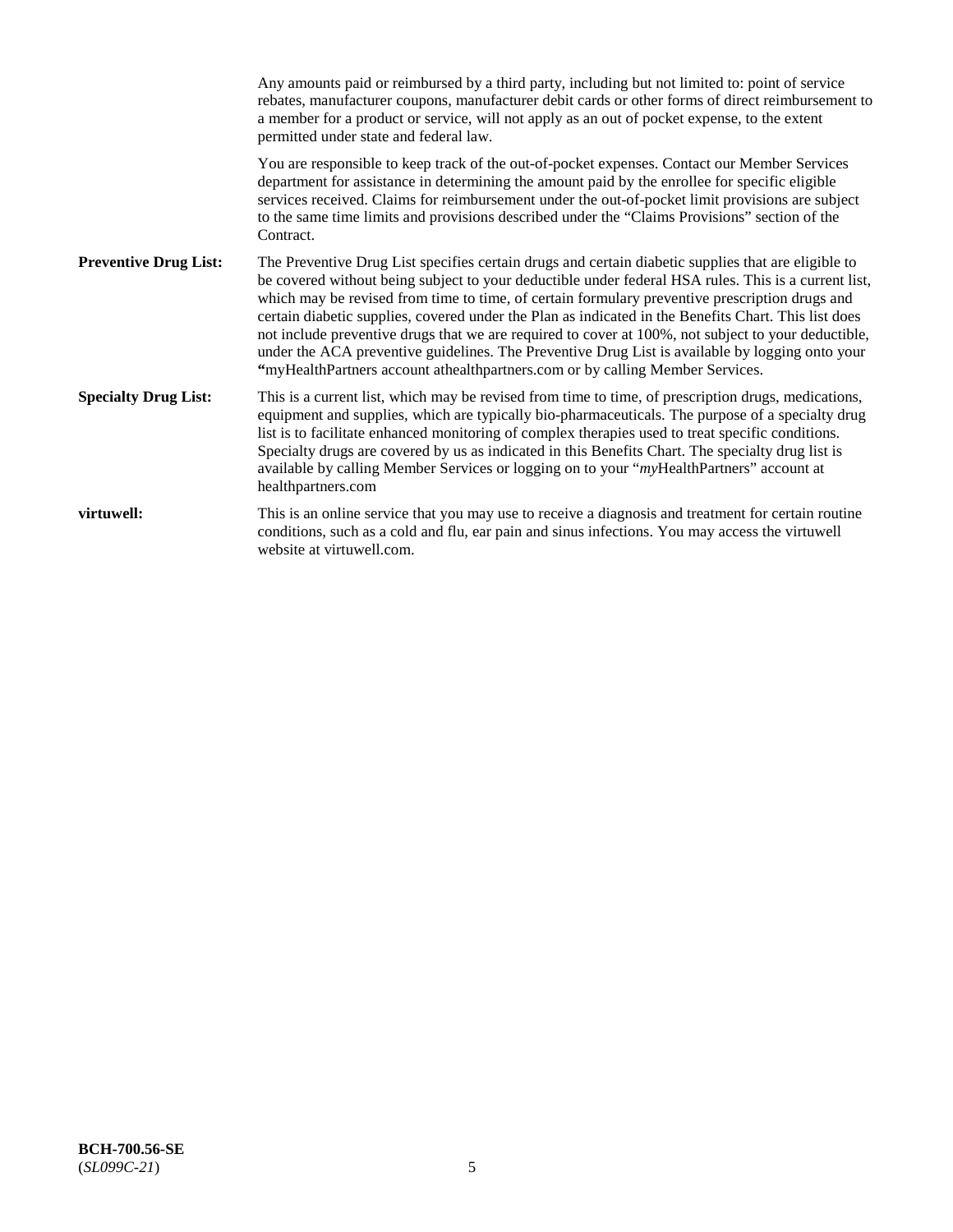## **DEDUCTIBLES AND OUT-OF-POCKET LIMITS**

#### **Individual Calendar Year Deductible**

| <b>Network Benefits</b> | <b>Non-Network Benefits</b> |
|-------------------------|-----------------------------|
| \$6,500                 | \$10,000                    |

## **Family Calendar Year Deductible**

| <b>Network Benefits</b> | <b>Non-Network Benefits</b> |
|-------------------------|-----------------------------|
| \$13,000                | \$20,000                    |

Separate deductibles must be satisfied under the Network Benefits and Non-Network Benefits.

Your plan has an embedded deductible. This means once a member meets the individual deductible, the plan begins paying benefits for that person. If two or more members of the family meet the family deductible, the plan begins paying benefits for all members of the family, regardless of whether each member has met the individual deductible. However, a member may not contribute more than the individual deductible toward the family deductible.

Any amounts paid or reimbursed by a third party, including but not limited to: point of service rebates, manufacturer coupons, debit cards or other forms of direct reimbursement to a member for a product or service, will not apply toward your deductible, to the extent permitted under state and federal law.

#### **Individual Calendar Year Out-of-Pocket Limit**

| <b>Network Benefits</b> | <b>Non-Network Benefits</b> |
|-------------------------|-----------------------------|
| \$6,500                 | \$30,000                    |

#### **Family Calendar Year Out-of-Pocket Limit**

| <b>Network Benefits</b> | <b>Non-Network Benefits</b> |
|-------------------------|-----------------------------|
| \$13,000                | \$60,000                    |

Separate Out-of-Pocket Limits must be satisfied under the Network Benefits and Non-Network Benefits.

Non-Network Benefits above the usual and customary charge will not apply toward the individual or family out-of-pocket limit.

Any amounts paid or reimbursed by a third party, including but not limited to: point of service rebates, manufacturer coupons, manufacturer debit cards or other forms of direct reimbursement to a member for a product or service, will not apply as an out of pocket expense, to the extent permitted under state and federal law.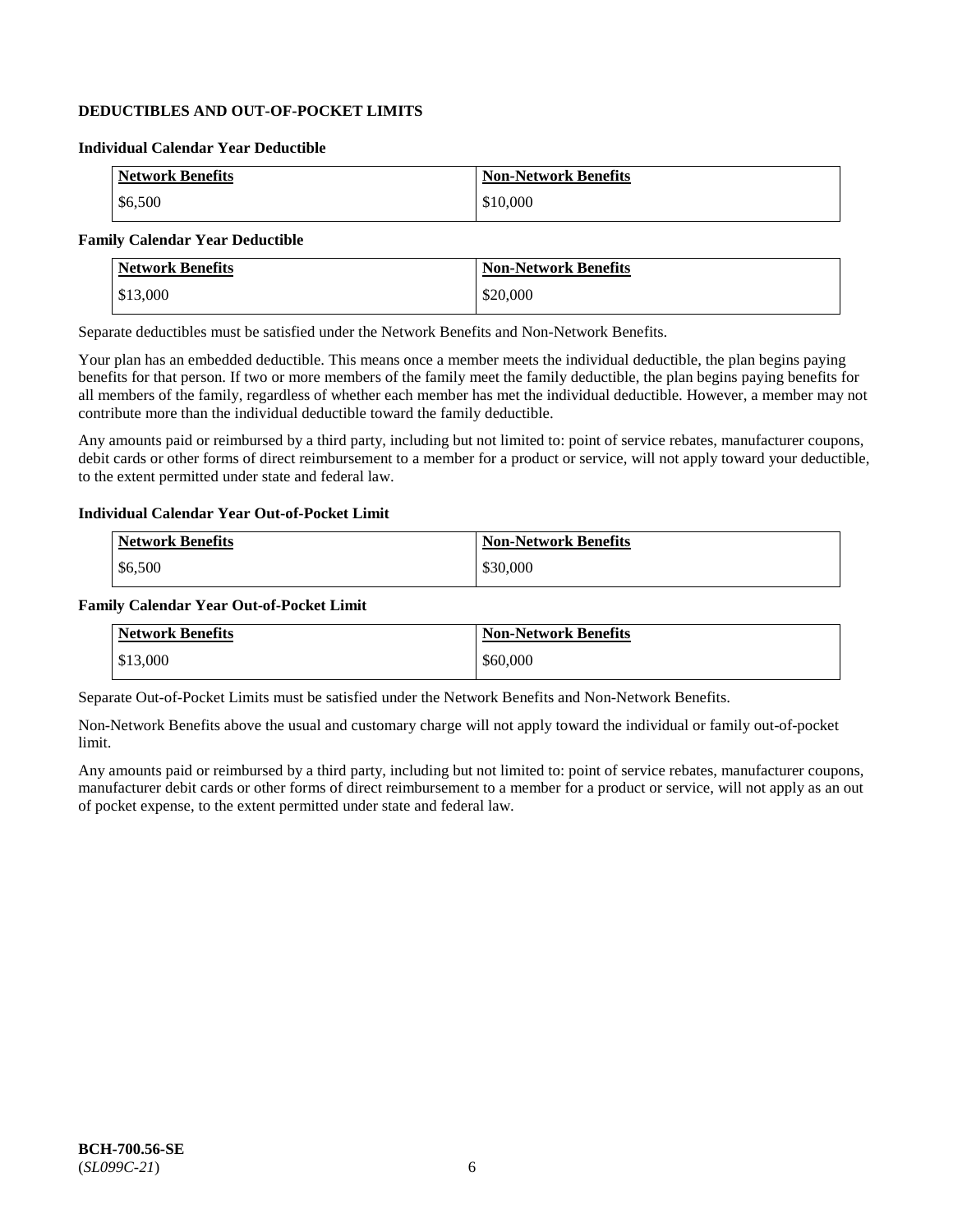## **AMBULANCE AND MEDICAL TRANSPORTATION**

## **Covered Services:**

We cover ambulance and medical transportation for medical emergencies and as shown below.

We also cover medically necessary, non-emergency medical transportation if it meets our medical coverage criteria.

Covered services and supplies are based on established medical policies, which are subject to periodic review and modification by the medical or dental directors. These medical policies (medical coverage criteria) and applicable prior authorization requirements are available by calling Member Services or logging on to your "myHealthPartners" account at [healthpartners.com.](https://www.healthpartners.com/hp/index.html)

## **Ambulance and medical transportation for medical emergencies (other than non-emergency fixed wing air ambulance transportation)**

| Network Benefits              | <b>Non-Network Benefits</b> |
|-------------------------------|-----------------------------|
| 100% of the charges incurred. | See Network Benefits.       |

## **Non-emergency fixed wing air ambulance transportation**

| Network Benefits              | <b>Non-Network Benefits</b>  |
|-------------------------------|------------------------------|
| 100% of the charges incurred. | 50% of the charges incurred. |

## **Not Covered:**

See "Services Not Covered" in the Group Membership Contract.

## **BEHAVIORAL HEALTH SERVICES**

## **Covered Services:**

Covered services are based on established medical policies, which are subject to periodic review and modification by the medical directors. These medical policies (medical coverage criteria) are available by calling Member Services or logging on to your "*my*HealthPartners" account at [healthpartners.com.](http://www.healthpartners.com/)

You have rights to parity in mental health and substance use disorder treatment as required by the federal Mental Health Parity and Addiction Equity Act and Minnesota Statutes, section 62Q.47. These laws require:

- That mental health and substance abuse services be covered on the same basis as medical services;
- That cost-sharing for mental health and substance abuse services can be no more restrictive than cost-sharing for similar medical services;
- That treatment restrictions and limitation such as prior authorization and medical necessity can be no more restrictive than for similar medical services;
- That if enrollees have concerns they can call Member Services, file a complaint with HealthPartners, or file a complaint with the Minnesota Department of Health.

## **Mental Health Services**

We cover services for: mental health diagnoses as described in the Diagnostic and Statistical Manual of Mental Disorders – Fifth Edition (DSM-5) (most recent edition) that lead to significant disruption of function in the member's life.

We also provide coverage for mental health treatment ordered by a Minnesota court under a valid court order that is issued on the basis of a behavioral care evaluation performed by a licensed psychiatrist or doctoral level licensed psychologist, which includes a diagnosis and an individual treatment plan for care in the most appropriate, least restrictive environment. We must be given a copy of the court order and the behavioral care evaluation, and the service must be a covered benefit under this plan, and the service must be provided by a network provider, or other provider as required by law. We cover the evaluation upon which the court order was based if it was provided by a network provider. We also provide coverage for the initial mental health evaluation of a child, regardless of whether that evaluation leads to a court order for treatment, if the evaluation is ordered by a Minnesota juvenile court.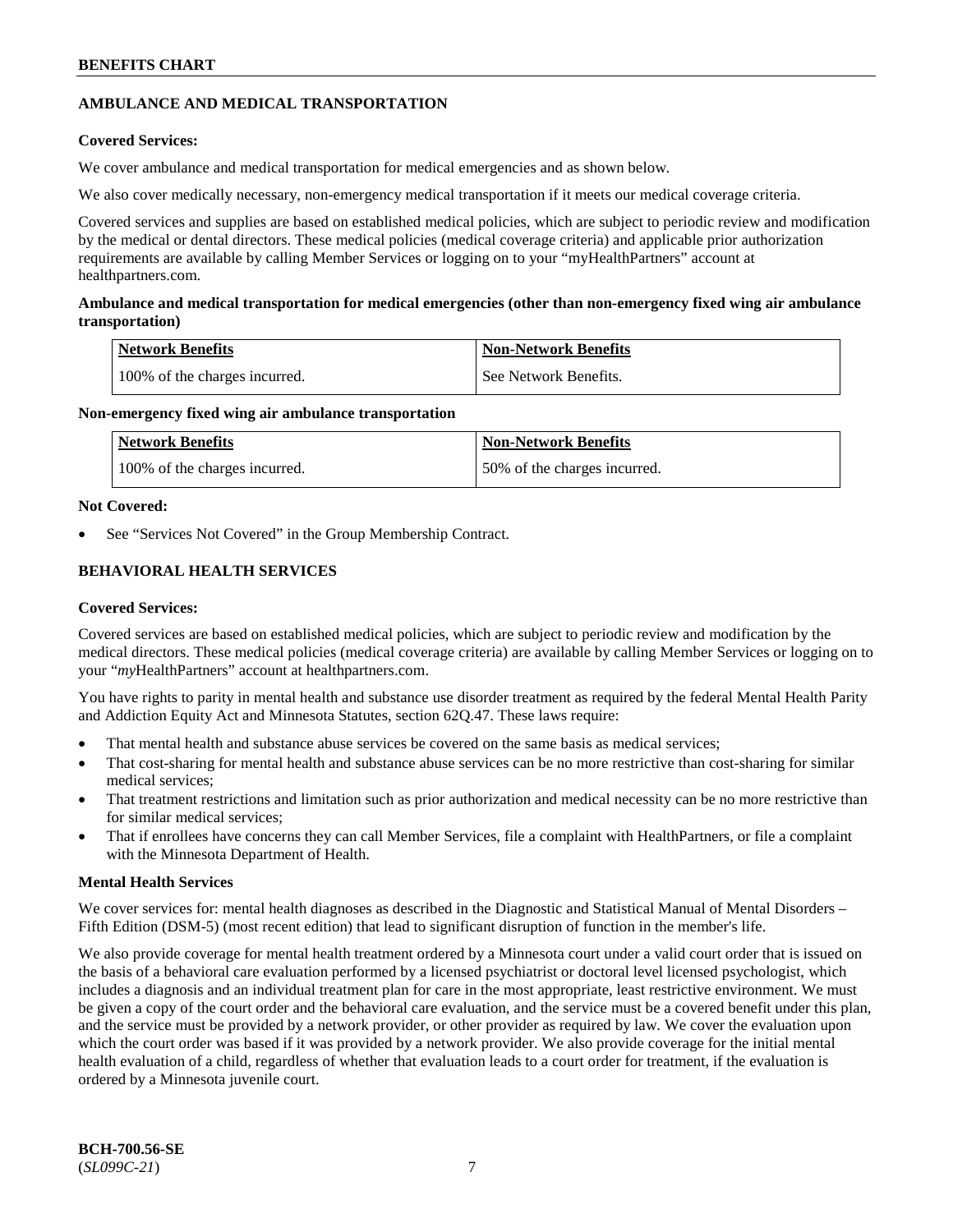**Outpatient Services, including intensive outpatient and day treatment:** We cover medically necessary outpatient professional mental health services for evaluation, crisis intervention, and treatment of mental health disorders.

A comprehensive diagnostic assessment will be made of each patient as the basis for a determination by a mental health professional, concerning the appropriate treatment and the extent of services required.

Outpatient services we cover for a diagnosed mental health condition include the following:

- Individual, group, family, and multi-family therapy;
- Medication management provided by a physician, certified nurse practitioner, or physician's assistant;
- Psychological testing services for the purposes of determining the differential diagnoses and treatment planning for patients currently receiving behavioral health services;
- Day treatment and intensive outpatient services in a licensed program;
- Partial hospitalization services in a licensed hospital or community mental health center;
- Psychotherapy and nursing services provided in the home if authorized by us; and
- Treatment for gender dysphoria that meets medical coverage criteria.

| <b>Network Benefits</b>       | <b>Non-Network Benefits</b>  |
|-------------------------------|------------------------------|
| 100% of the charges incurred. | 50% of the charges incurred. |

#### **Group Therapy**

| Network Benefits              | <b>Non-Network Benefits</b>  |
|-------------------------------|------------------------------|
| 100% of the charges incurred. | 50% of the charges incurred. |

**Inpatient Services, including psychiatric residential treatment:** We cover medically necessary inpatient services in a hospital and professional services for treatment of mental health disorders. Medical stabilization is covered under inpatient hospital services in the "Hospital and Skilled Nursing Facility Services" section.

We also cover medically necessary psychiatric residential treatment for adults and emotionally disabled children as diagnosed by a physician. This care must be authorized by us and provided by a hospital or residential behavioral health treatment facility licensed by the local state or Health and Human Services Department. Services not covered under this benefit include shelter services, correctional services, detention services, transitional services, group residential services, foster care services and wilderness programs.

| Network Benefits              | <b>Non-Network Benefits</b>  |
|-------------------------------|------------------------------|
| 100% of the charges incurred. | 50% of the charges incurred. |

## **Chemical Health Services**

We cover medically necessary services for assessments by a licensed alcohol and drug counselor and treatment of Substance-Related Disorders as defined in the latest edition of the DSM-5.

**Outpatient Services, including intensive outpatient and day treatment services:** We cover medically necessary outpatient professional services for the diagnosis and treatment of chemical dependency. Chemical dependency treatment programs must be licensed by the applicable state agency.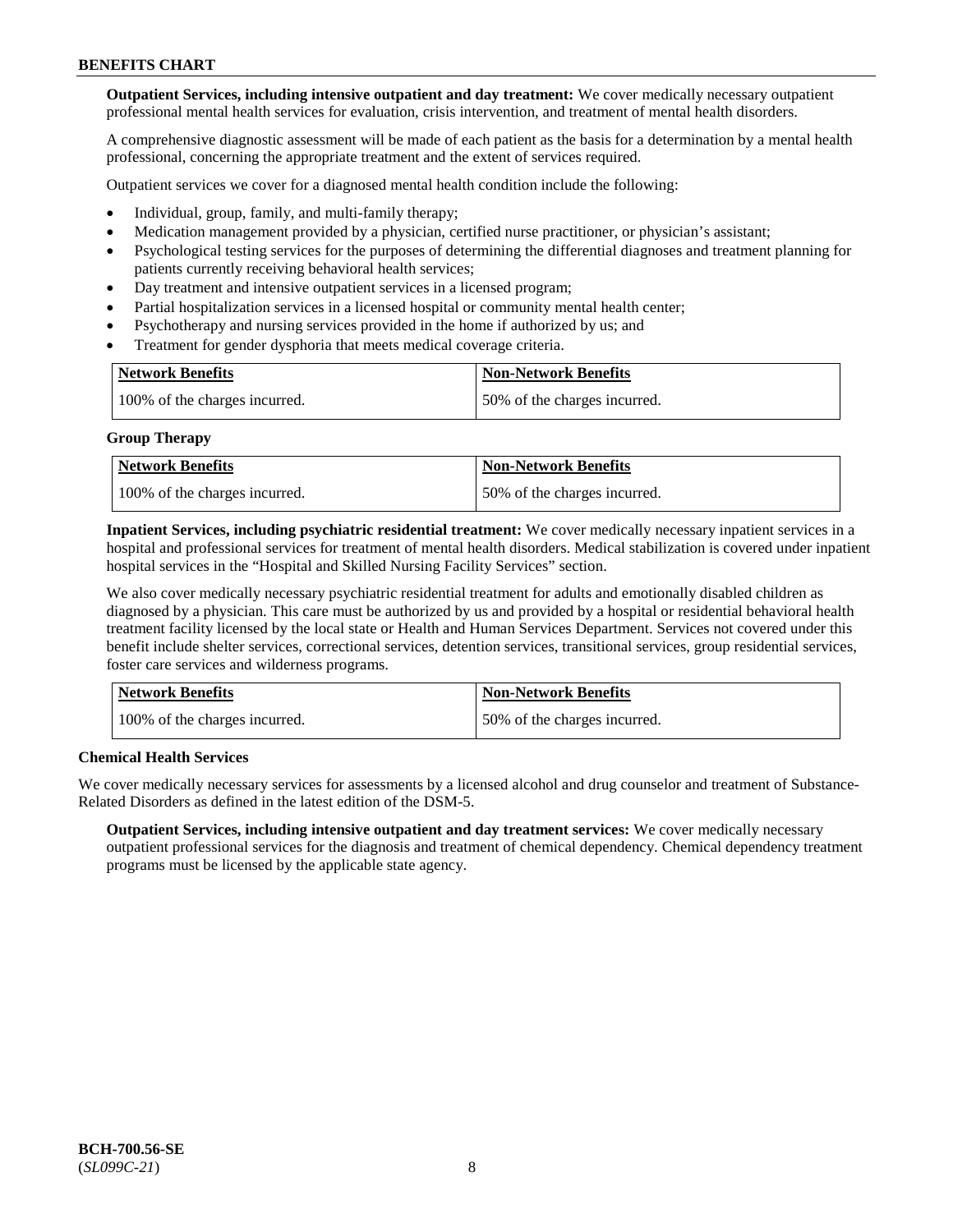Outpatient services we cover for a diagnosed chemical dependency condition include the following:

- Individual, group, family, and multi-family therapy provided in an office setting;
- Opiate replacement therapy including methadone and buprenorphine treatment; and
- Day treatment and intensive outpatient services in a licensed program.

| Network Benefits              | <b>Non-Network Benefits</b>  |
|-------------------------------|------------------------------|
| 100% of the charges incurred. | 50% of the charges incurred. |

**Inpatient Services:** We cover medically necessary inpatient services in a hospital or primary residential treatment in a licensed chemical health treatment center. Primary residential treatment is an intensive residential treatment program of limited duration, typically 30 days or less.

We cover services provided in a hospital that is licensed by the local state and accredited by Medicare.

**Detoxification Services.** We cover detoxification services in a hospital or community detoxification facility if it is licensed by the local Health and Human Services Department.

| <b>Network Benefits</b>       | <b>Non-Network Benefits</b>  |
|-------------------------------|------------------------------|
| 100% of the charges incurred. | 50% of the charges incurred. |

#### **Not Covered:**

See "Services Not Covered" in the Group Membership Contract.

## **CHIROPRACTIC SERVICES**

#### **Covered Services:**

We cover chiropractic services for rehabilitative care, provided to diagnose and treat acute neuromusculo-skeletal conditions.

Massage therapy which is performed in conjunction with other treatment/modalities by a chiropractor, is part of a prescribed treatment plan and is not billed separately is covered.

| Network Benefits              | <b>Non-Network Benefits</b>           |
|-------------------------------|---------------------------------------|
| 100% of the charges incurred. | 50% of the charges incurred.          |
|                               | Limit of 20 visits per calendar year. |

## **Not Covered:**

- Massage therapy for the purpose of comfort or convenience of the member.
- See "Services Not Covered" in the Group Membership Contract.

## **CLINICAL TRIALS**

#### **Covered Services:**

We cover certain routine services if you participate in a Phase I, Phase II, Phase III or Phase IV clinical trial that is conducted in relation to the prevention, detection, or treatment of cancer or other life-threatening disease or condition as defined in the Affordable Care Act. We cover routine patient costs for services that would be eligible under this Benefits Chart if the service was provided outside of a clinical trial.

| <b>Network Benefits</b>                                                                                                                                                                                | <b>Non-Network Benefits</b>                                                                                                                                                                                |
|--------------------------------------------------------------------------------------------------------------------------------------------------------------------------------------------------------|------------------------------------------------------------------------------------------------------------------------------------------------------------------------------------------------------------|
| Coverage level is same as corresponding Network<br>Benefit, depending on type of service provided such as<br>Office Visits for Illness or Injury, Inpatient or<br><b>Outpatient Hospital Services.</b> | Coverage level is same as corresponding Non-Network<br>Benefit, depending on type of service provided such as<br>Office Visits for Illness or Injury, Inpatient or<br><b>Outpatient Hospital Services.</b> |
|                                                                                                                                                                                                        |                                                                                                                                                                                                            |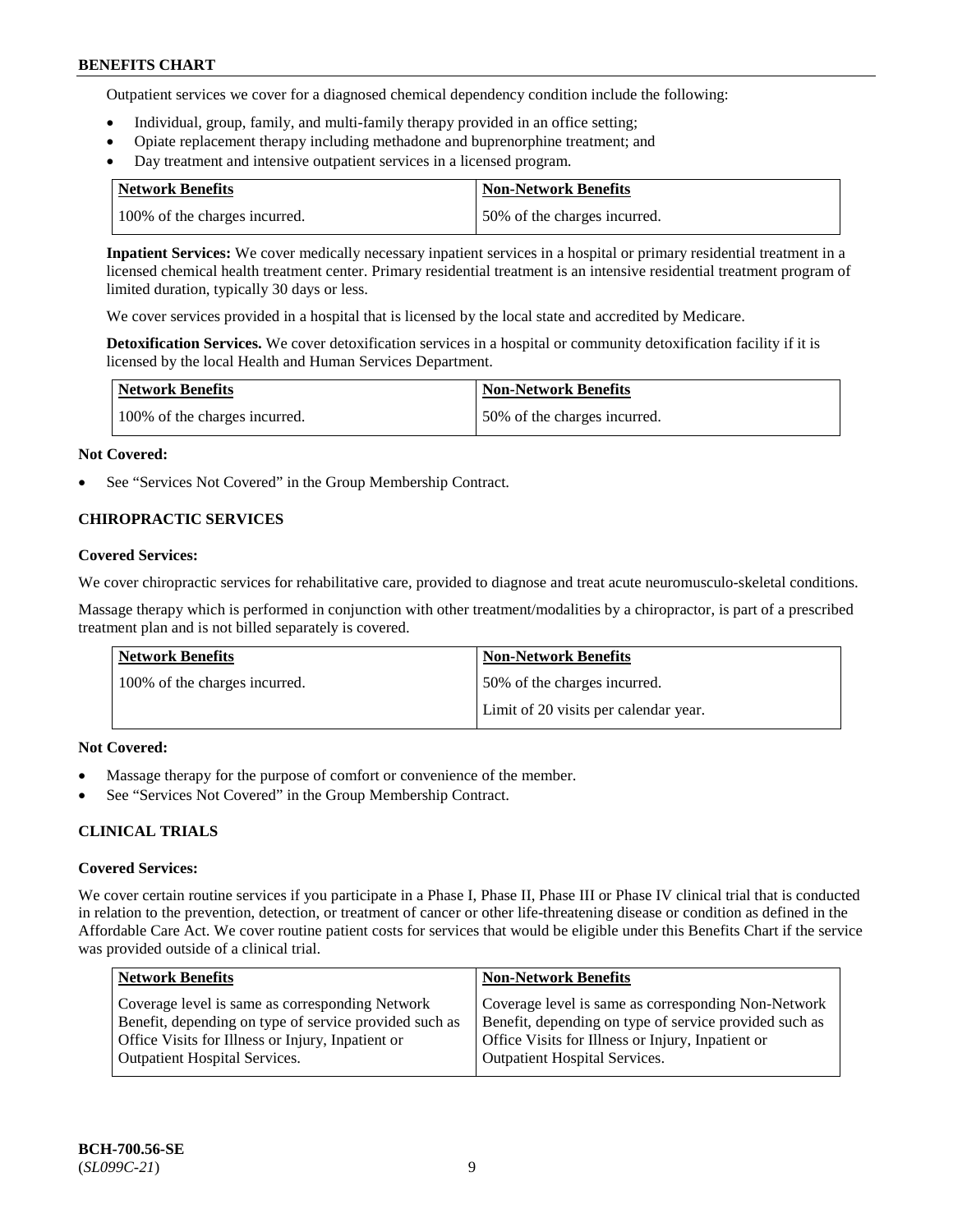## **Not Covered:**

- The investigative item, device or service itself.
- Items or services that are provided solely to satisfy data collection and analysis needs and that are not used in the direct clinical management of the patient.
- A service that is clearly inconsistent with widely accepted and established standards of care for a particular diagnosis.
- See "Services Not Covered" in the Group Membership Contract.

## **DENTAL SERVICES**

## **Covered Services:**

We cover services as described below.

**Accidental Dental Services:** We cover dentally necessary services to treat and restore damage done to sound, natural, unrestored teeth as a result of an accidental injury. Coverage is for damage caused by external trauma to face and mouth only, not for cracked or broken teeth which result from biting or chewing. We cover restorations, root canals, crowns and replacement of teeth lost that are directly related to the accident in which the member was involved. We cover initial exams, xrays, and palliative treatment including extractions, and other oral surgical procedures directly related to the accident. Subsequent treatment must be initiated within the specified time-frame and must be directly related to the accident. We do not cover restoration and replacement of teeth that are not "sound and natural" at the time of the accident.

Full mouth rehabilitation to correct occlusion (bite) and malocclusion (misaligned teeth not due to the accident) are not covered.

When an implant-supported dental prosthetic treatment is pursued, the accidental dental benefit will be applied to the prosthetic procedure. Benefits are limited to the amount that would be paid toward the placement of a removable dental prosthetic appliance that could be used in the absence of implant treatment. Care must be provided or pre-authorized by a HealthPartners dentist.

| Network Benefits              | <b>Non-Network Benefits</b>  |
|-------------------------------|------------------------------|
| 100% of the charges incurred. | 50% of the charges incurred. |

For all accidental dental services, treatment and/or restoration must be initiated within six months of the date of the injury. Coverage is limited to the initial course of treatment and/or initial restoration. Services must be provided within twenty-four months of the date of injury to be covered.

## **Medical Referral Dental Services**

**Medically Necessary Outpatient Dental Services:** We cover medically necessary outpatient dental services. Coverage is limited to dental services required for treatment of an underlying medical condition, e.g., removal of teeth to complete radiation treatment for cancer of the jaw, cysts and lesions.

| Network Benefits              | Non-Network Benefits         |
|-------------------------------|------------------------------|
| 100% of the charges incurred. | 50% of the charges incurred. |

**Medically Necessary Hospitalization and Anesthesia for Dental Care:** We cover medically necessary hospitalization for dental care. This is limited to charges incurred by a member who: (1) is a child under age  $5$ ; (2) is severely disabled; (3) has a medical condition and requires hospitalization or general anesthesia for dental care treatment; or (4) is a child between age 5 and 12 and care in dental offices has been attempted unsuccessfully and usual methods of behavior modification have not been successful, or when extensive amounts of restorative care, exceeding four appointments, are required. Coverage is limited to facility and anesthesia charges. Oral surgeon/dentist professional fees are not covered.

| Network Benefits              | <b>Non-Network Benefits</b>  |
|-------------------------------|------------------------------|
| 100% of the charges incurred. | 50% of the charges incurred. |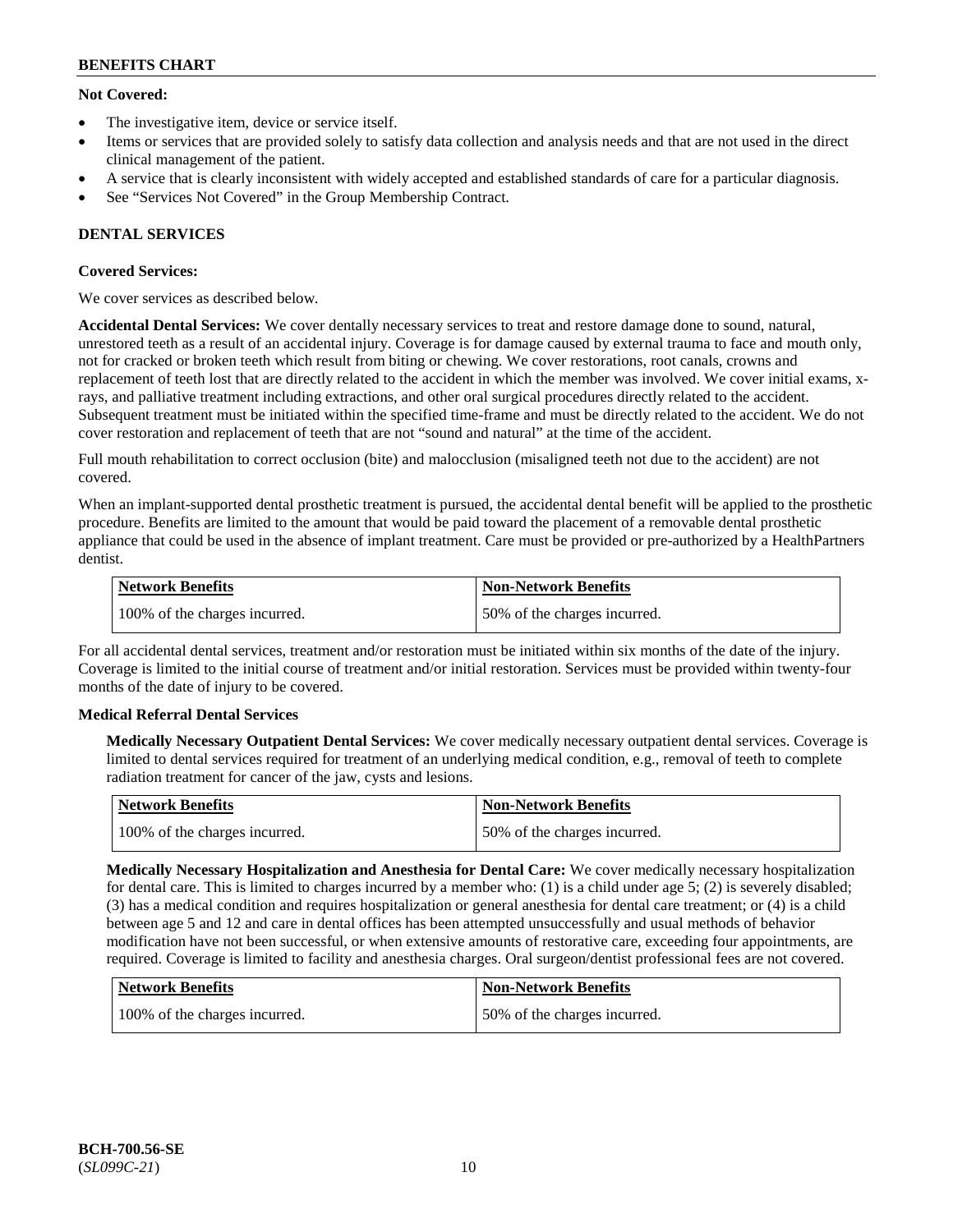**Medical Complications of Dental Care:** We cover medical complications of dental care. Treatment must be medically necessary care and related to medical complications of non-covered dental care, including complications of the head, neck, or substructures.

| Network Benefits              | <b>Non-Network Benefits</b>  |
|-------------------------------|------------------------------|
| 100% of the charges incurred. | 50% of the charges incurred. |

**Oral Surgery**: We cover oral surgery. Coverage is limited to treatment of medical conditions requiring oral surgery, such as treatment of oral neoplasm, non-dental cysts, fracture of the jaws, trauma of the mouth and jaws.

| Network Benefits              | <b>Non-Network Benefits</b>  |
|-------------------------------|------------------------------|
| 100% of the charges incurred. | 50% of the charges incurred. |

**Treatment of Cleft Lip and Cleft Palate:** We cover treatment of cleft lip and cleft palate of a dependent child to age 26, including orthodontic treatment and oral surgery directly related to the cleft. Benefits are limited to inpatient or outpatient expenses arising from medical and dental treatment that was scheduled or initiated prior to the dependent turning age 19. Dental services that are not required for the treatment of cleft lip or cleft palate are not covered. If a dependent child covered under this Contract is also covered under a dental plan which includes orthodontic services, that dental plan shall be considered primary for the necessary orthodontic services. Oral appliances are subject to the same copayment, conditions and limitations as durable medical equipment.

| <b>Network Benefits</b>       | <b>Non-Network Benefits</b>  |
|-------------------------------|------------------------------|
| 100% of the charges incurred. | 50% of the charges incurred. |

**Treatment of Temporomandibular Disorder (TMD) and Craniomandibular Disorder (CMD):** We cover surgical and non-surgical treatment of temporomandibular disorder (TMD) and craniomandibular disorder (CMD), which is medically necessary care. Dental services which are not required to directly treat TMD or CMD are not covered.

| <b>Network Benefits</b>       | <b>Non-Network Benefits</b>  |
|-------------------------------|------------------------------|
| 100% of the charges incurred. | 50% of the charges incurred. |

## **Not Covered:**

- Dental treatment, procedures or services not listed in this Benefits Chart.
- Accident related dental services if treatment is (1) provided to teeth which are not sound and natural, (2) to teeth which have been restored, (3) initiated beyond six months from the date of the injury, (4) received beyond the initial treatment or restoration or (5) received beyond twenty-four months from the date of injury.
- Oral surgery to remove wisdom teeth.
- Orthognathic treatment or procedures and all related services, unless it is required to treat TMD or CMD and it meets our medical coverage criteria.
- See "Services Not Covered" in the Group Membership Contract.

## **DIAGNOSTIC IMAGING SERVICES**

#### **Covered Services:**

We cover diagnostic imaging, when ordered by a provider and provided in a clinic or outpatient hospital facility.

For Network Benefits, non-emergent, scheduled outpatient Magnetic Resonance Imaging (MRI) and Computed Tomography (CT) must be provided at a designated facility. Your physician or facility will obtain or verify prior authorization for these services with HealthPartners, as needed.

We cover services provided in a clinic or outpatient hospital facility (to see the benefit level for inpatient hospital or skilled nursing facility services, see benefits under Inpatient Hospital and Skilled Nursing Facility Services).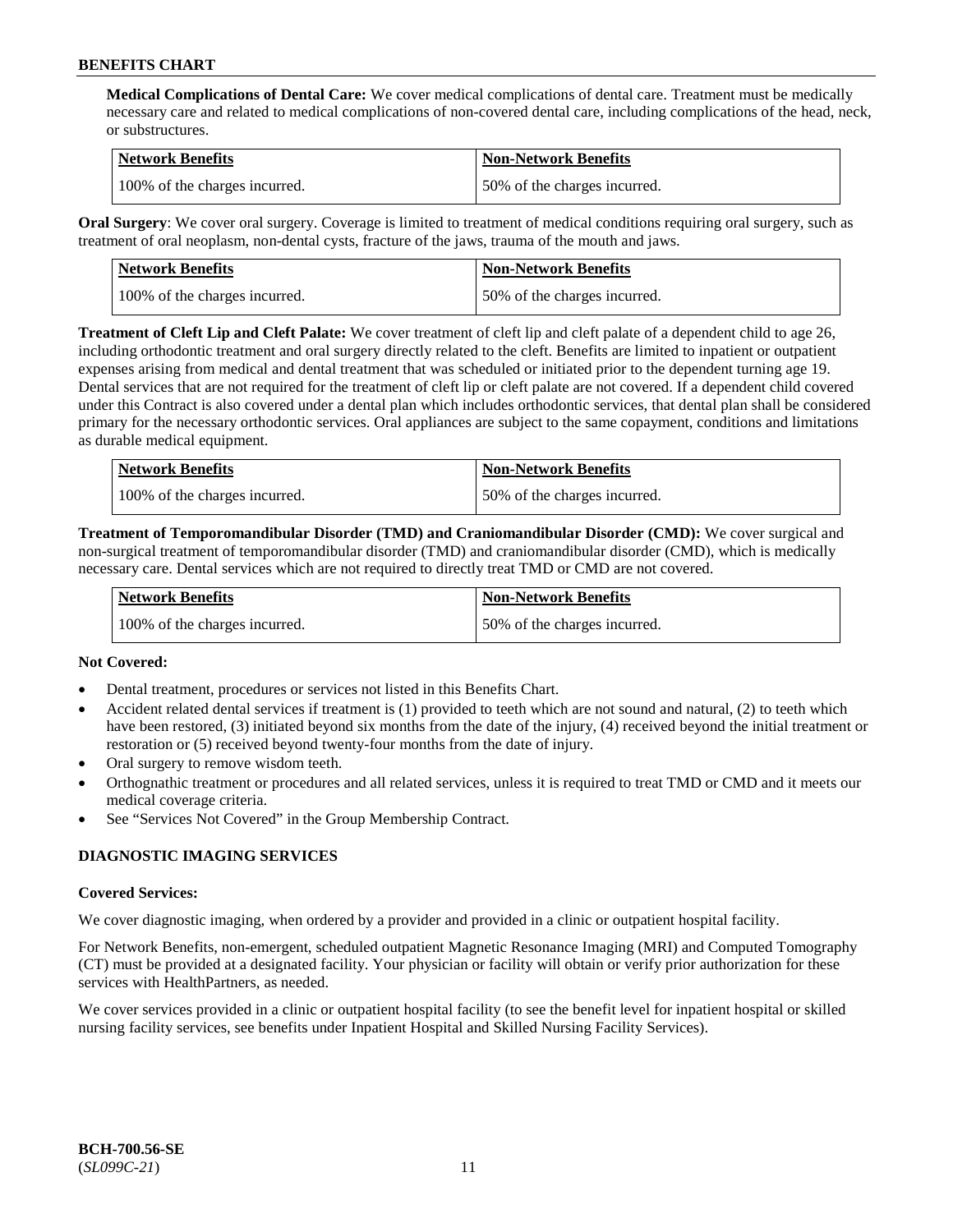## **Outpatient Magnetic Resonance Imaging (MRI) and Computed Tomography (CT)**

| <b>Network Benefits</b>       | <b>Non-Network Benefits</b>  |
|-------------------------------|------------------------------|
| 100% of the charges incurred. | 50% of the charges incurred. |

#### **All other outpatient diagnostic imaging services for illness or injury**

## **Services for illness or injury**

| <b>Network Benefits</b>       | <b>Non-Network Benefits</b>  |
|-------------------------------|------------------------------|
| 100% of the charges incurred. | 50% of the charges incurred. |

#### **Preventive services (MRI/CT procedures are not considered preventive)**

Diagnostic imaging services associated with preventive services are covered at the benefit level shown in the "Preventive Services" section of this Benefits Chart.

#### **Not Covered:**

See "Services Not Covered" in the Group Membership Contract.

## **DURABLE MEDICAL EQUIPMENT, PROSTHETICS, ORTHOTICS, AND SUPPLIES**

#### **Covered Services:**

We cover equipment and services, as described below.

We cover durable medical equipment and services, prosthetics, orthotics and supplies, subject to the limitations below, including certain disposable supplies, enteral feedings and the following diabetic supplies and equipment: glucose monitors, insulin pumps, syringes, blood and urine test strips and other diabetic supplies as deemed medically appropriate and necessary, for members with gestational, Type I or Type II diabetes.

External hearing aids (including osseointegrated or bone anchored) for members age 18 or younger who have hearing loss that is not correctable by other covered procedures. Coverage is limited to one basic, standard hearing aid for each ear every three years. A basic hearing aid is defined as a hearing device that consists of a microphone, amplifier, volume control, battery and receiver. It does not include upgrades above and beyond the functionality of a basic hearing aid, including but not limited to hearing improvements for group settings, background noise, Bluetooth/remote control functionality, or extended warranties. Charges for upgrades above the cost of a basic, standard hearing aid are not covered.

## **Diabetic supplies purchased at a pharmacy**

| <b>Network Benefits</b>                                                                                                                                 | <b>Non-Network Benefits</b>  |
|---------------------------------------------------------------------------------------------------------------------------------------------------------|------------------------------|
| Diabetic supplies on the Preventive Drug List:<br>100% of the charges incurred, subject to a member<br>copayment of \$60.<br>Deductible does not apply. | 50% of the charges incurred. |
| All other diabetic supplies purchased at a pharmacy:<br>100% of the charges incurred.                                                                   |                              |

#### **Diabetic supplies purchased from a non-pharmacy provider**

| <b>Network Benefits</b>                                               | <b>Non-Network Benefits</b>  |
|-----------------------------------------------------------------------|------------------------------|
| 100% of the charges incurred if purchased from an<br>approved vendor. | 50% of the charges incurred. |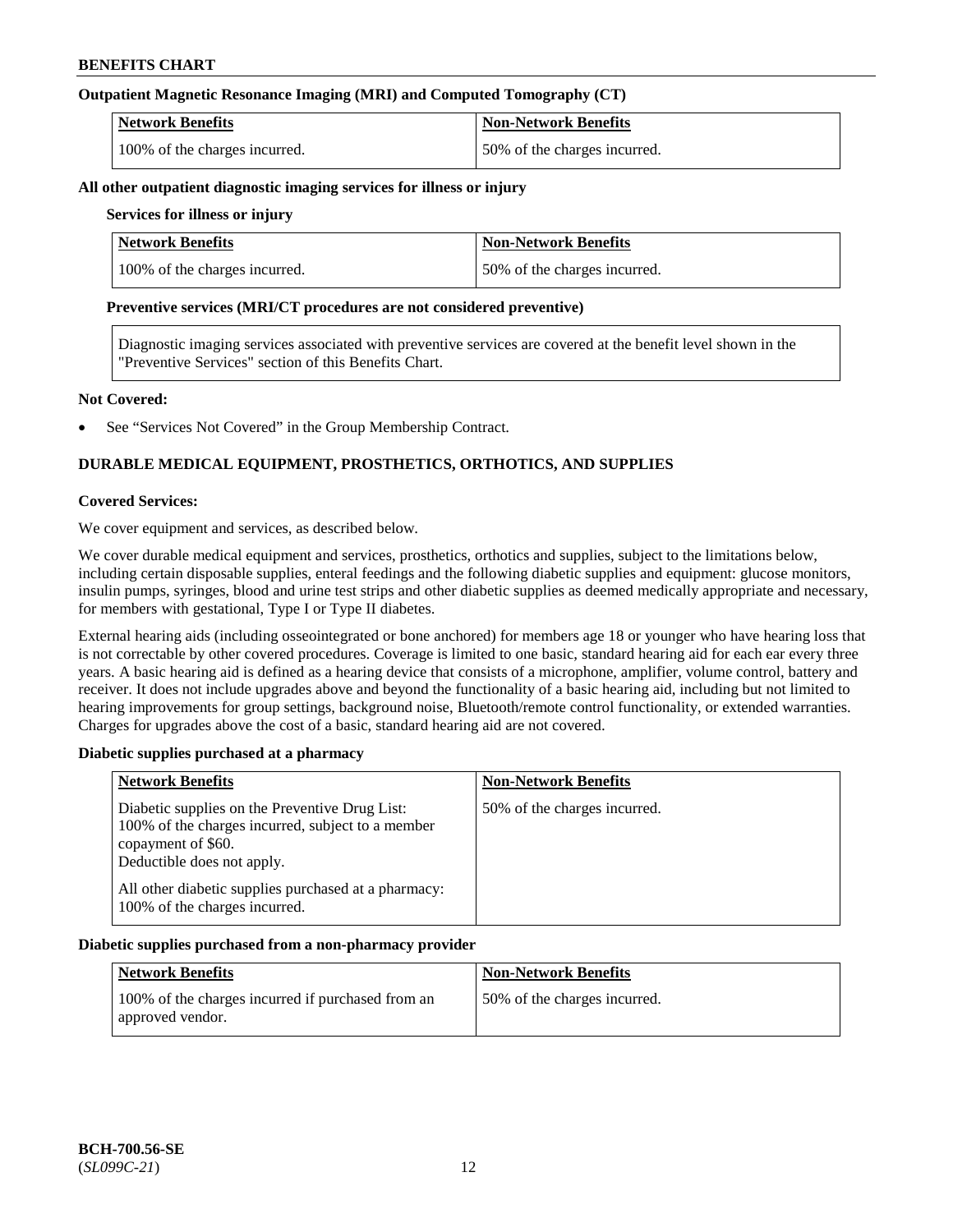## **Special dietary treatment for Phenylketonuria (PKU) if it meets our medical coverage criteria**

| <b>Network Benefits</b>       | <b>Non-Network Benefits</b>  |
|-------------------------------|------------------------------|
| 100% of the charges incurred. | 50% of the charges incurred. |

#### **Oral amino acid based elemental formula if it meets our medical coverage criteria**

| <b>Network Benefits</b>       | Non-Network Benefits         |
|-------------------------------|------------------------------|
| 100% of the charges incurred. | 50% of the charges incurred. |

#### **All other durable medical equipment, prosthetics, orthotics and supplies**

| Network Benefits              | <b>Non-Network Benefits</b>  |
|-------------------------------|------------------------------|
| 100% of the charges incurred. | 50% of the charges incurred. |

#### **Limitations:**

Coverage of durable medical equipment is limited by the following:

- No more than a 93-day supply of diabetic supplies are covered and dispensed at a time.
- Payment will not exceed the cost of an alternate piece of equipment or service that is effective and medically necessary.
- Wigs for hair loss resulting from alopecia areata are limited to one per calendar year.
- For prosthetic benefits, other than hair prostheses (i.e., wigs) for hair loss resulting from alopecia areata and oral appliances for cleft lip and cleft palate, payment will not exceed the cost of an alternate piece of equipment or service that is effective, medically necessary and enables members to conduct standard activities of daily living.
- We reserve the right to determine if an item will be approved for rental vs. purchase.
- We require that certain diabetic supplies and equipment be purchased at a pharmacy.
- Diabetic supplies and equipment are limited to certain models and brands.
- Durable medical equipment and supplies must be obtained from or repaired by approved vendors.
- Covered services and supplies are based on established medical policies, which are subject to periodic review and modification by the medical or dental directors. Our coverage policy for diabetic supplies includes information on our required models and brands. These medical policies (medical coverage criteria) are available by calling Member Services or logging on to your "*my*HealthPartners" account a[t healthpartners.com.](https://www.healthpartners.com/hp/index.html)

## **Not Covered:**

Items that are not eligible for coverage include, but are not limited to:

- Replacement or repair of any covered items, if the items are (i) damaged or destroyed by misuse, abuse or carelessness, (ii) lost; or (iii) stolen.
- Duplicate or similar items.
- Labor and related charges for repair of any covered items which are more than the cost of replacement by an approved vendor.
- Sales tax, mailing, delivery charges, service call charges.
- Items that are primarily educational in nature or for hygiene, vocation, comfort, convenience or recreation.
- Communication aids or devices: equipment to create, replace or augment communication abilities including, but not limited to, speech processors, receivers, communication boards, or computer or electronic assisted communication.
- Hearing aids (implantable and external, including osseointegrated or bone anchored) and their fitting, except as specifically described in this Benefits Chart. This exclusion does not apply to cochlear implants.
- Eyeglasses, contact lenses and their fitting, measurement and adjustment, except as specifically described in this Benefits Chart.
- Hair prostheses (wigs), except as specifically described in this Benefits Chart.
- Household equipment which primarily has customary uses other than medical, such as, but not limited to, exercise cycles, air purifiers, central or unit air conditioners, water purifiers, non-allergenic pillows, mattresses or waterbeds.
- Household fixtures including, but not limited to, escalators or elevators, ramps, swimming pools and saunas.
- Modifications to the structure of the home including, but not limited to, wiring, plumbing or charges for installation of equipment.
- Vehicle, car or van modifications including, but not limited to, hand brakes, hydraulic lifts and car carrier.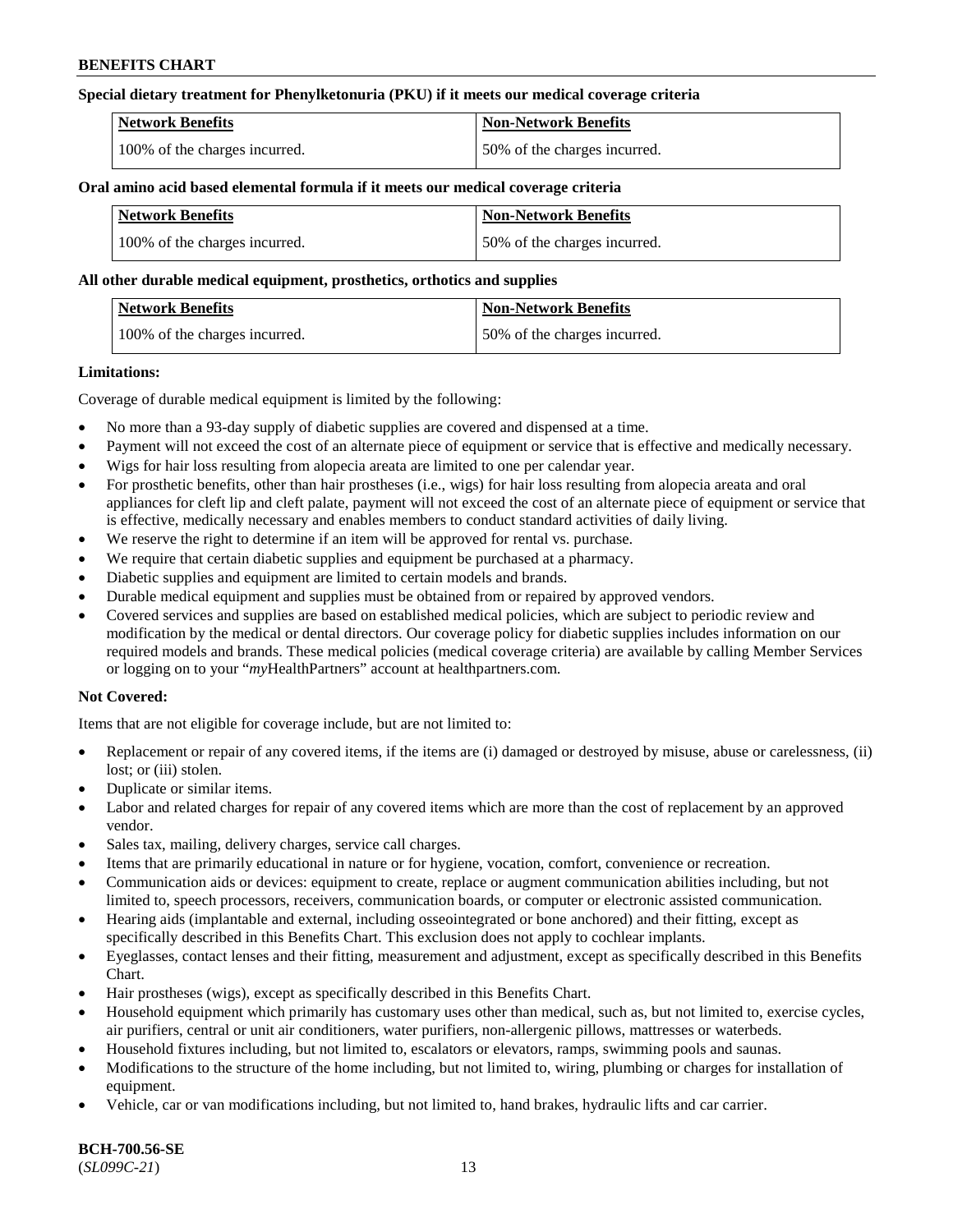- Rental equipment while owned equipment is being repaired by non-contracted vendors, beyond one month rental of medically necessary equipment.
- Other equipment and supplies, including but not limited to assistive devices, that we determine are not eligible for coverage.
- See "Services Not Covered" in the Group Membership Contract.

## **EMERGENCY AND URGENTLY NEEDED CARE SERVICES**

#### **Covered Services:**

We cover services for emergency care and urgently needed care if the services are otherwise eligible for coverage under this Benefits Chart.

**Urgently Needed Care.** These are services to treat an unforeseen illness or injury, which are required in order to prevent a serious deterioration in your health, and which cannot be delayed until the next available clinic or office hours.

#### **Urgently Needed care at clinics**

| <b>Network Benefits</b>       | <b>Non-Network Benefits</b> |
|-------------------------------|-----------------------------|
| 100% of the charges incurred. | See Network Benefits.       |

**Emergency Care.** These are services to treat: (1) the sudden, unexpected onset of illness or injury which, if left untreated or unattended until the next available clinic or office hours, would result in hospitalization, or (2) a condition requiring professional health services immediately necessary to preserve life or stabilize health.

When reviewing claims for coverage of emergency services, our medical director will take into consideration a reasonable layperson's belief that the circumstances required immediate medical care that could not wait until the next working day or next available clinic appointment. Emergency care also includes an immediate response service available on a 24-hour, sevenday-a-week basis for each child, or person, having a psychiatric crisis, a mental health crisis, or a mental health emergency.

#### **Emergency care in a hospital emergency room, including professional services of a physician**

| Network Benefits              | Non-Network Benefits  |
|-------------------------------|-----------------------|
| 100% of the charges incurred. | See Network Benefits. |

## **Inpatient emergency care in a hospital**

| Network Benefits              | <b>Non-Network Benefits</b> |
|-------------------------------|-----------------------------|
| 100% of the charges incurred. | See Network Benefits.       |

#### **Not Covered:**

See "Services Not Covered" in the Group Membership Contract.

## **GENE THERAPY**

#### **Covered Services:**

We cover gene therapy treatment that meets our current medical coverage criteria.

| <b>Network Benefits</b>                                                                                                                                                                                 | <b>Non-Network Benefits</b> |
|---------------------------------------------------------------------------------------------------------------------------------------------------------------------------------------------------------|-----------------------------|
| Coverage level is same as corresponding Network<br>Benefit, depending on type of service provided, such as<br>Office Visits for Illness or Injury, Inpatient or<br><b>Outpatient Hospital Services.</b> | No Coverage.                |

#### **Limitations:**

- Gene therapy must be provided by a designated provider.
- Specific types of gene therapy are limited to therapies and conditions specified in our medical coverage criteria.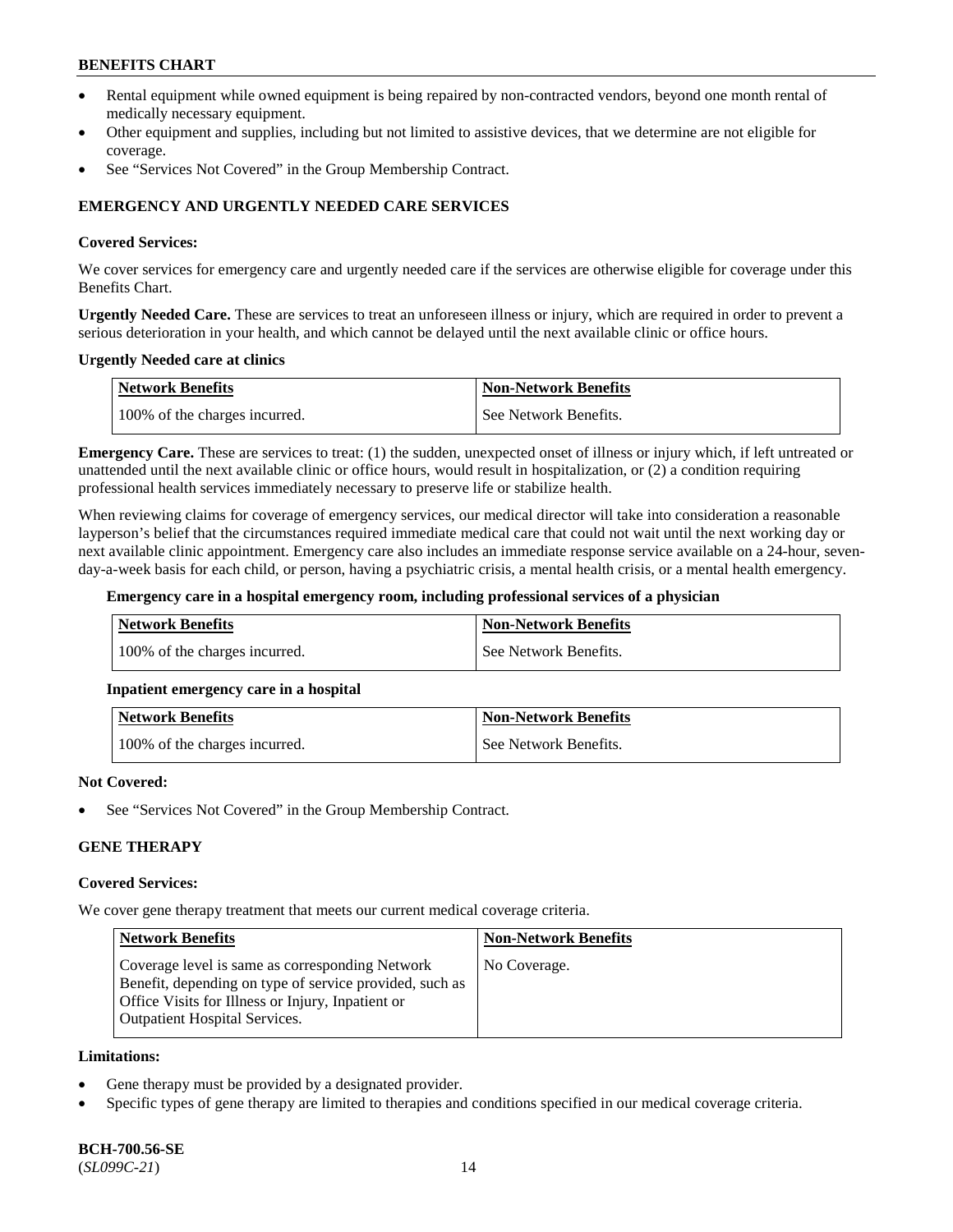## **Not Covered:**

See "Services Not Covered" in the Group Membership Contract.

## **HEALTH EDUCATION**

## **Covered Services:**

We cover education for preventive services and education for the management of chronic health problems (such as diabetes).

| Network Benefits                                            | <b>Non-Network Benefits</b>  |
|-------------------------------------------------------------|------------------------------|
| 100% of the charges incurred.<br>Deductible does not apply. | 50% of the charges incurred. |

## **Not Covered:**

See "Services Not Covered" in the Group Membership Contract.

## **HOME-BASED COMPREHENSIVE HEALTH RISK ASSESSMENT**

#### **Covered Services:**

If you meet our criteria for coverage, you may qualify for our home-based comprehensive health risk assessment program. The program covers a health assessment with a designated nurse practitioner.

| <b>Network Benefits</b>                                     | <b>Non-Network Benefits</b> |
|-------------------------------------------------------------|-----------------------------|
| 100% of the charges incurred.<br>Deductible does not apply. | No Coverage.                |

## **Not Covered:**

See "Services Not Covered" in the Group Membership Contract.

## **HOME HEALTH SERVICES**

## **Covered Services:**

We cover skilled nursing services, physical therapy, occupational therapy, speech therapy, respiratory therapy and other therapeutic services, non-routine prenatal and postnatal services, routine postnatal well child visits (as described in the Medical Coverage Criteria), phototherapy services for newborns, home health aide services and other eligible home health services when provided in your home, if you are homebound (i.e., unable to leave home without considerable effort due to a medical condition. Lack of transportation does not constitute homebound status). For phototherapy services for newborns and high risk pre-natal services, supplies and equipment are included.

We cover total parenteral nutrition/intravenous ("TPN/IV") therapy, equipment, supplies and drugs in connection with IV therapy. IV line care kits are covered under Durable Medical Equipment.

You do not need to be homebound to receive total parenteral nutrition/intravenous ("TPN/IV") therapy.

We cover palliative care benefits. Palliative care includes symptom management, education and establishing goals of care. We waive the requirement that you be homebound for a limited number of home visits for palliative care (as shown in the Benefits Chart), if you have a life-threatening, non-curable condition which has a prognosis of survival of two years or less. Additional palliative care visits are eligible under the home health services benefit if you are homebound and meet all other requirements defined in this section.

Home health services are eligible and covered only when:

- medically necessary; and
- provided as rehabilitative care, terminal care or maternity care; and
- ordered by a physician, and included in the written home care plan.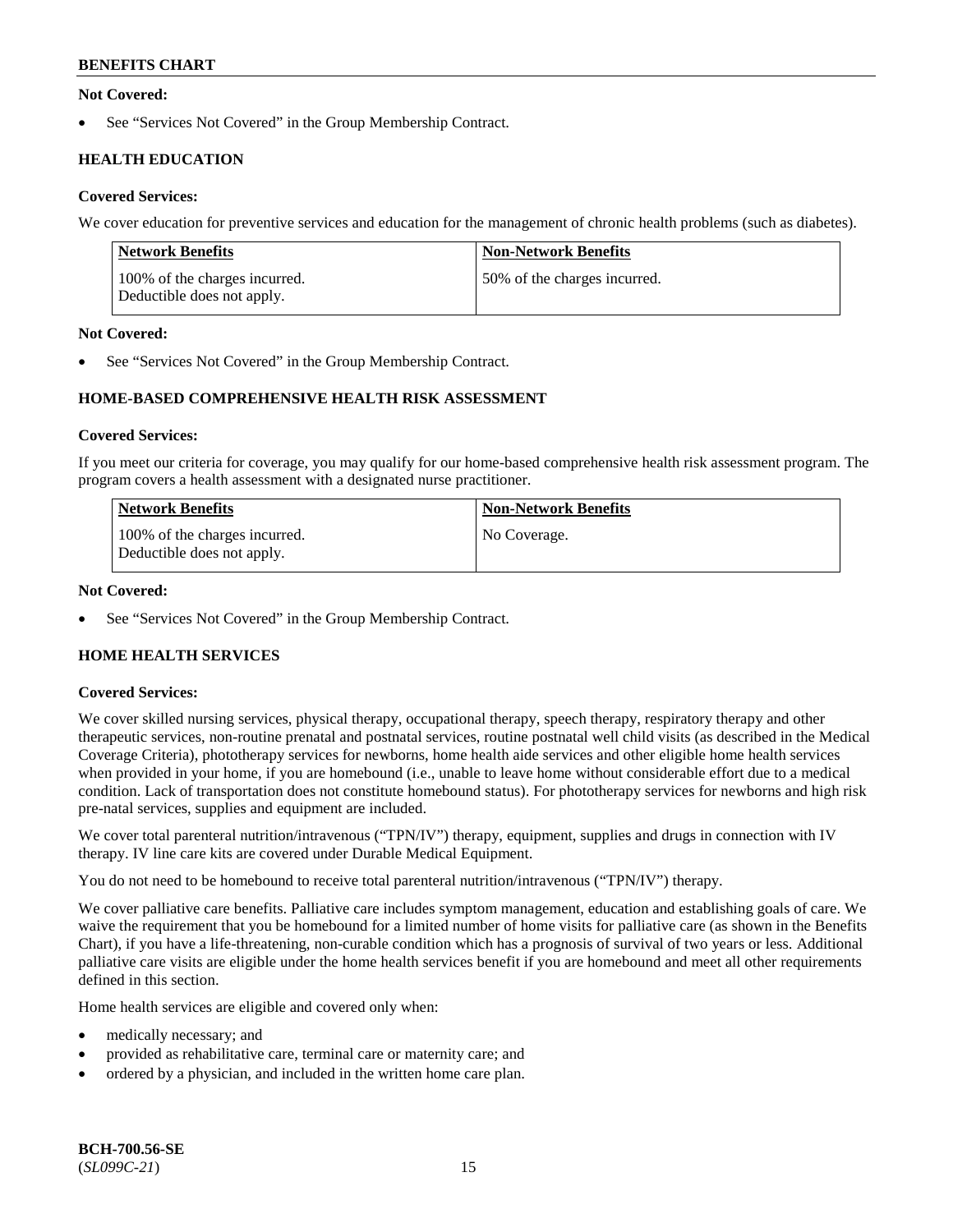**Physical therapy, occupational therapy, speech therapy, respiratory therapy, home health aide services and palliative care**

| <b>Network Benefits</b>       | <b>Non-Network Benefits</b>  |
|-------------------------------|------------------------------|
| 100% of the charges incurred. | 50% of the charges incurred. |

## **TPN/IV therapy, skilled nursing services, non-routine prenatal/postnatal services, and phototherapy**

| <b>Network Benefits</b>       | <b>Non-Network Benefits</b>  |
|-------------------------------|------------------------------|
| 100% of the charges incurred. | 50% of the charges incurred. |

Each 24-hour visit (or shifts of up to 24-hour visits) equals one visit and counts toward the Maximum visits for all other services shown below. Any visit that lasts less than 24 hours, regardless of the length of the visit, will count as one visit toward the Maximum visits for all other services shown below. All visits must be medically necessary and benefit eligible.

#### **Routine postnatal well child visits**

| <b>Network Benefits</b>                                     | <b>Non-Network Benefits</b>  |
|-------------------------------------------------------------|------------------------------|
| 100% of the charges incurred.<br>Deductible does not apply. | 50% of the charges incurred. |

#### **Maximum visits for palliative care**

If you are eligible to receive palliative care in the home and you are not homebound, there is a maximum of 12 visits per calendar year.

#### **Maximum visits for all other services**

| <b>Network Benefits</b>       | <b>Non-Network Benefits</b>  |
|-------------------------------|------------------------------|
| 120 visits per calendar year. | 60 visits per calendar year. |

Each visit provided under the Network Benefits and Non-Network Benefits counts toward the maximums shown under all Maximum visits sections. The routine postnatal well child visit does not count toward the visit limit.

## **Limitations:**

- Home health services are not provided as a substitute for a primary caregiver in the home or as relief (respite) for a primary caregiver in the home. We will not reimburse family members or residents in your home for the above services.
- A service shall not be considered a skilled nursing service merely because it is performed by, or under the direct supervision of, a licensed nurse. Where a service (such as tracheotomy suctioning or ventilator monitoring) or like services, can be safely and effectively performed by a non-medical person (or self-administered), without the direct supervision of a licensed nurse, the service shall not be regarded as a skilled nursing service, whether or not a skilled nurse actually provides the service. The unavailability of a competent person to provide a non-skilled service shall not make it a skilled service when a skilled nurse provides it. Only the skilled nursing component of so-called "blended" services (i.e. services which include skilled and non-skilled components) are covered under this Benefits Chart.

## **Not Covered:**

- Financial or legal counseling services.
- Housekeeping or meal services in your home.
- Private duty nursing services. This exclusion does not apply if covered person is also covered under Medical Assistance under 256B.0625, subdivision 7, with the exception of section 256B.0654 subdivision 4.
- Services provided by a family member or enrollee, or a resident in the enrollee's home.
- Vocational rehabilitation and recreational or educational therapy. Recreation therapy is therapy provided solely for the purpose of recreation, including but not limited to: (a) requests for physical therapy or occupational therapy to improve athletic ability, and (b) braces or guards to prevent sports injuries.
- See "Services Not Covered" in the Group Membership Contract.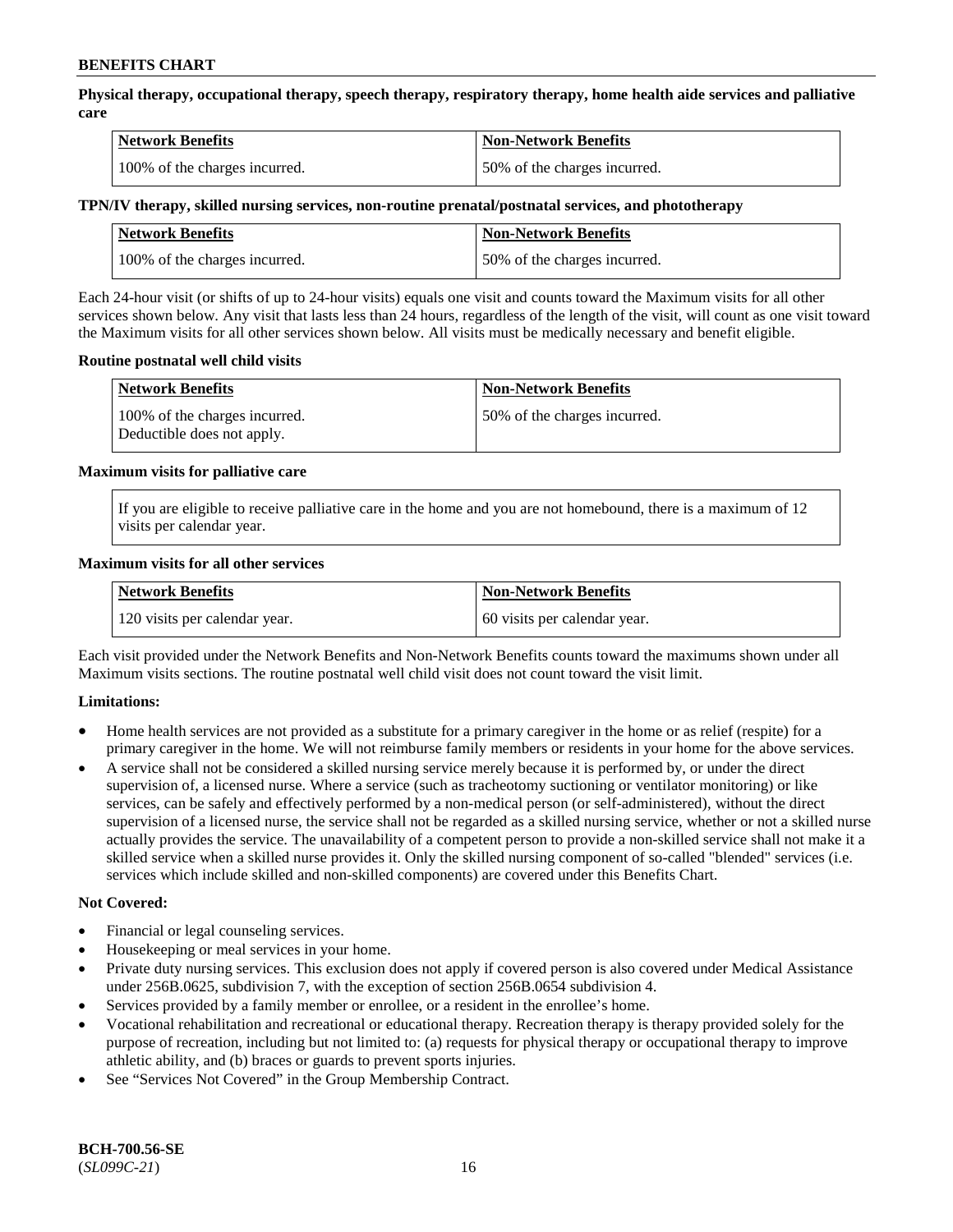## **HOME HOSPICE SERVICES**

#### **Applicable Definitions:**

**Part-time.** This is up to two hours of service per day, more than two hours is considered continuous care.

**Continuous Care.** This is from two to twelve hours of service per day provided by a registered nurse, licensed practical nurse, or home health aide, during a period of crisis in order to maintain a terminally ill patient at home.

**Appropriate Facility.** This is a nursing home, hospice residence, or other inpatient facility.

**Custodial Care Related to Hospice Services.** This means providing assistance in the activities of daily living and the care needed by a terminally ill patient which can be provided by primary caregiver (i.e., family member or friend) who is responsible for the patient's home care.

## **Covered Services:**

**Home Hospice Program.** We cover the services described below if you are terminally ill and accepted as a home hospice program participant. You must meet the eligibility requirements of the program, and elect to receive services through the home hospice program. The services will be provided in your home, with inpatient care available when medically necessary as described below. If you elect to receive hospice services, you do so in lieu of curative treatment for your terminal illness for the period you are enrolled in the home hospice program.

**Eligibility:** In order to be eligible to be enrolled in the home hospice program, you must: (1) be a terminally ill patient (prognosis of six months or less); (2) have chosen a palliative treatment focus (i.e., emphasizing comfort and supportive services rather than treatment attempting to cure the disease or condition); and (3) continue to meet the terminally ill prognosis as reviewed by our medical director or his or her designee over the course of care. You may withdraw from the home hospice program at any time.

**Eligible Services:** Hospice services include the following services provided in accordance with an approved hospice treatment plan.

- Home Health Services:
	- o Part-time care provided in your home by an interdisciplinary hospice team (which may include a physician, nurse, social worker, and spiritual counselor) and medically necessary home health services are covered.
	- o One or more periods of continuous care in your home or in a setting which provides day care for pain or symptom management, when medically necessary, will be covered.
- Inpatient Services: We cover medically necessary inpatient services.
- Other Services:
	- o Respite care is covered for care in your home or in an appropriate facility, to give your primary caregivers (i.e., family members or friends) rest and/or relief when necessary in order to maintain a terminally ill patient at home.
	- o Medically necessary medications for pain and symptom management.
	- o Semi-electric hospital beds and other durable medical equipment are covered.
	- o Emergency and non-emergency care is covered.

| <b>Network Benefits</b>       | <b>Non-Network Benefits</b>  |
|-------------------------------|------------------------------|
| 100% of the charges incurred. | 50% of the charges incurred. |

Respite care is limited to 5 days per episode, and respite care and continuous care combined are limited to 30 days.

## **Not Covered:**

- Financial or legal counseling services.
- Housekeeping or meal services in your home.
- Custodial or maintenance care related to hospice services, whether provided in the home or in a nursing home.
- Any service not specifically described as covered services under this home hospice services benefits.
- Any services provided by members of your family or residents in your home.
- See "Services Not Covered" in the Group Membership Contract.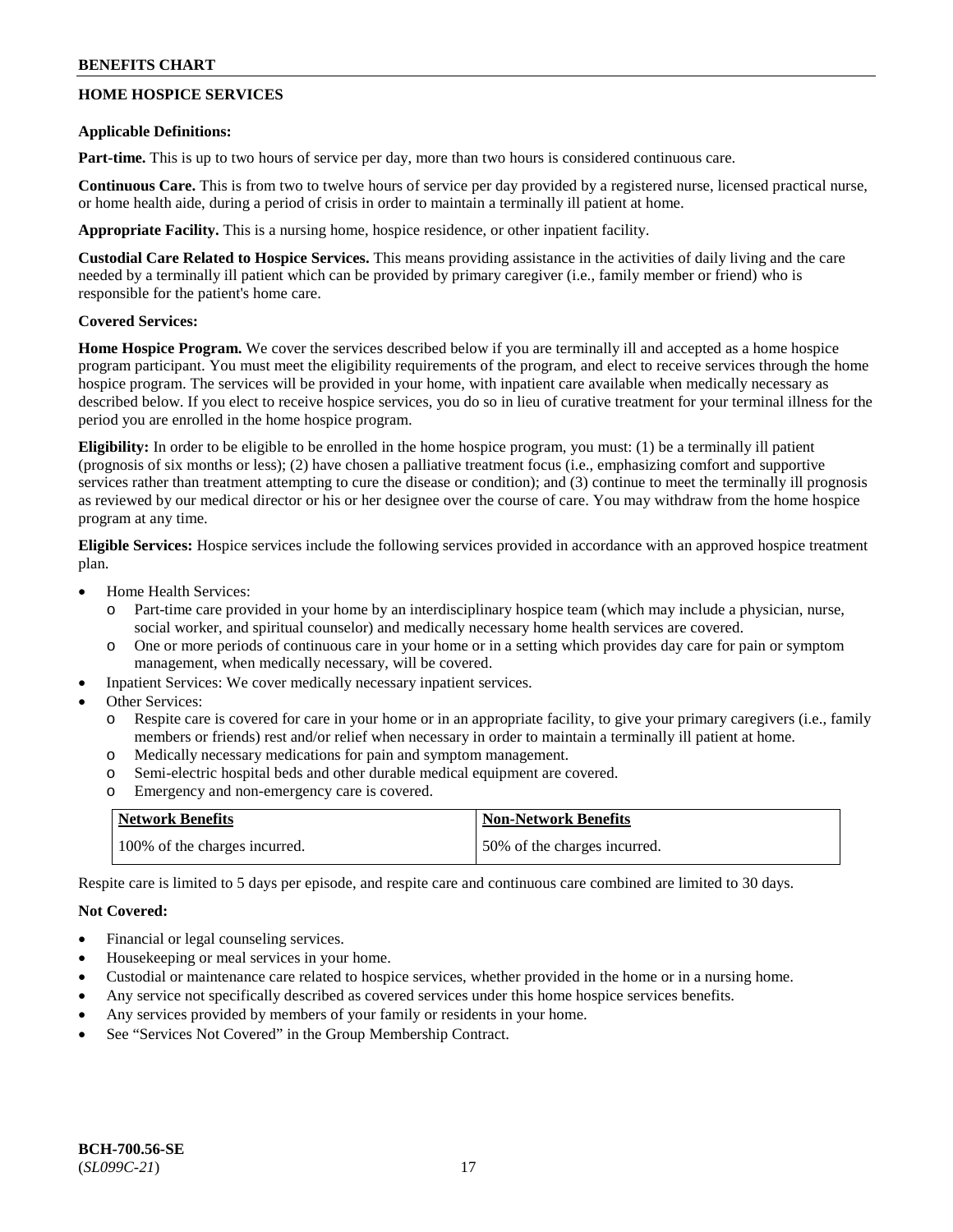## **HOSPITAL AND SKILLED NURSING FACILITY SERVICES**

## **Covered Services:**

We cover services as described below.

#### **Medical or Surgical Hospital Services**

**Inpatient Hospital Services:** We cover the following medical or surgical services, for the treatment of acute illness or injury, which require the level of care only provided in an acute care facility. These services must be authorized by a physician.

Inpatient hospital services include: room and board; the use of operating or maternity delivery rooms; intensive care facilities; newborn nursery facilities; general nursing care, anesthesia, laboratory and diagnostic imaging services, radiation therapy, physical therapy, prescription drugs or other medications administered during treatment, blood and blood products (unless replaced), and blood derivatives, and other diagnostic or treatment related hospital services; physician and other professional medical and surgical services provided while in the hospital, including gender reassignment surgery that meets medical coverage criteria.

We cover up to 120 hours of services provided by a private duty nurse or personal care assistant who has provided home care services to a ventilator-dependent patient, solely for the purpose of assuring adequate training of the hospital staff to communicate with that patient.

Services for items for personal convenience, such as television rental, are not covered.

We cover, following a vaginal delivery, a minimum of 48 hours of inpatient care for the mother and newborn child. We cover, following a caesarean section delivery, a minimum of 96 hours of inpatient care for the mother and newborn child. If the duration of inpatient care is less than these minimums, we also cover a minimum of one home visit by a registered nurse for post-delivery care, within four days of discharge of the mother and newborn child. Services provided by the registered nurse include, but are not limited to, parent education, assistance and training in breast and bottle feeding, and conducting any necessary and appropriate clinical tests. We shall not provide any compensation or other non-medical remuneration to encourage a mother and newborn to leave inpatient care before the duration minimums specified.

Group health plans and health insurance issuers generally may not, under Federal law, restrict benefits for any hospital length of stay in connection with childbirth for the mother of newborn child to less than 48 hours following a vaginal delivery, or less than 96 hours following a caesarean section. However, Federal law generally does not prohibit the mother's or newborn's attending provider, after consulting with the mother, from discharging the mother or her newborn earlier than 48 hours (or 96 hours as applicable). In any case plans and issuers may not, under Federal law, require that a provider obtain authorization from the plan or the insurance issuer for prescribing a length of stay not in excess of 48 hours (or 96 hours).

| <b>Network Benefits</b>       | Non-Network Benefits         |
|-------------------------------|------------------------------|
| 100% of the charges incurred. | 50% of the charges incurred. |

Each member's admission or confinement, including that of a newborn child, is separate and distinct from the admission or confinement of any other member.

**Outpatient Hospital, Ambulatory Care or Surgical Facility Services:** We cover the following medical and surgical services, for diagnosis or treatment of illness or injury on an outpatient basis. These services must be authorized by a physician.

Outpatient services include: use of operating rooms, maternity delivery rooms or other outpatient departments, rooms or facilities; and the following outpatient services: general nursing care, anesthesia, laboratory and diagnostic imaging services, radiation therapy, physical therapy, drugs administered during treatment, blood and blood products (unless replaced), and blood derivatives, and other diagnostic or treatment related outpatient services; physician and other professional medical and surgical services provided while an outpatient, including gender reassignment surgery that meets medical coverage criteria.

For Network Benefits, non-emergent, scheduled outpatient Magnetic Resonance Imaging (MRI) and Computed Tomography (CT) must be provided at a designated facility. Your physician and facility will obtain or verify authorization for these services with HealthPartners, as needed.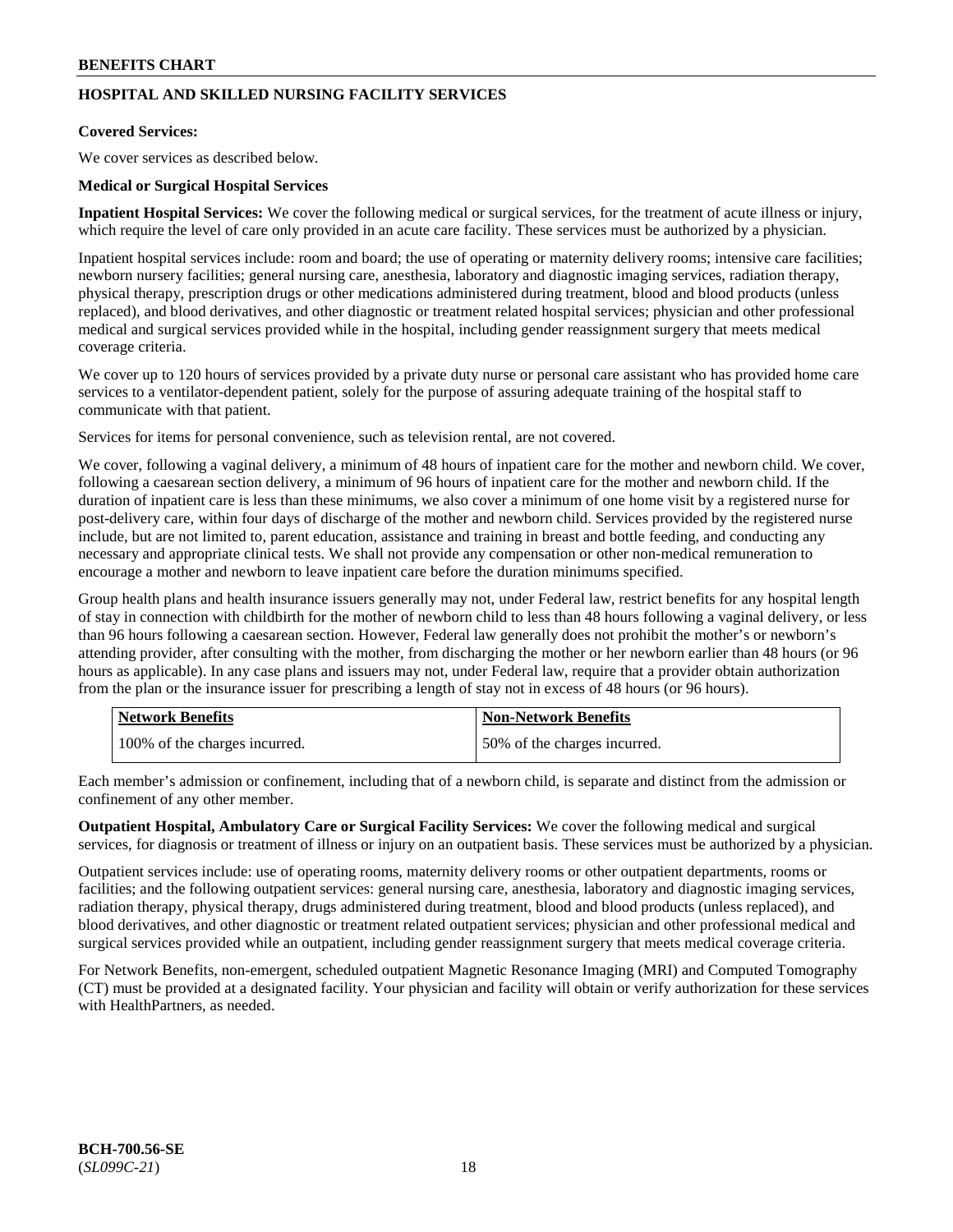To see the benefit level for diagnostic imaging services, laboratory services and physical therapy, see benefits under Diagnostic Imaging Services, Laboratory Services and Physical Therapy in this Benefits Chart.

| <b>Network Benefits</b>       | Non-Network Benefits         |
|-------------------------------|------------------------------|
| 100% of the charges incurred. | 50% of the charges incurred. |

## **Skilled Nursing Facility Care**

We cover room and board, daily skilled nursing and related ancillary services for post-acute treatment and rehabilitative care of illness or injury that meets medical coverage criteria.

| Network Benefits                              | <b>Non-Network Benefits</b>                   |
|-----------------------------------------------|-----------------------------------------------|
| 100\% of the charges incurred.                | 50% of the charges incurred.                  |
| Limited to 120 day maximum per calendar year. | Limited to 120 day maximum per calendar year. |

Each day of services provided under the Network Benefits and Non-Network Benefits combined, counts toward the maximums shown above.

## **Not Covered:**

- Services for items for personal convenience, such as television rental.
- See "Services Not Covered" in the Group Membership Contract.

## **INFERTILITY SERVICES**

## **Covered Services:**

We cover the diagnosis of infertility. These services include diagnostic procedures and tests provided in connection with an infertility evaluation, office visits and consultations to diagnose infertility.

| Network Benefits              | <b>Non-Network Benefits</b>  |
|-------------------------------|------------------------------|
| 100% of the charges incurred. | 50% of the charges incurred. |

Coverage is limited to office visits and consultations to diagnose infertility. Treatment is not covered.

## **Not Covered:**

- Treatment of infertility, including but not limited to, office visits, laboratory and diagnostic imaging services and drugs for the treatment of infertility; assisted reproduction, including, but not limited to gamete intrafallopian tube transfer (GIFT), zygote intrafallopian tube transfer (ZIFT) intracytoplasmic sperm injection (ICSI), and/or in-vitro fertilization (IVF), and all charges associated with such procedures; reversal of sterilization; artificial insemination; and sperm, ova or embryo acquisition, retrieval or storage; however, we do cover office visits and consultations to diagnose infertility.
- Services related to the establishment of surrogate pregnancy and fees for a surrogate.
- See "Services Not Covered" in the Group Membership Contract.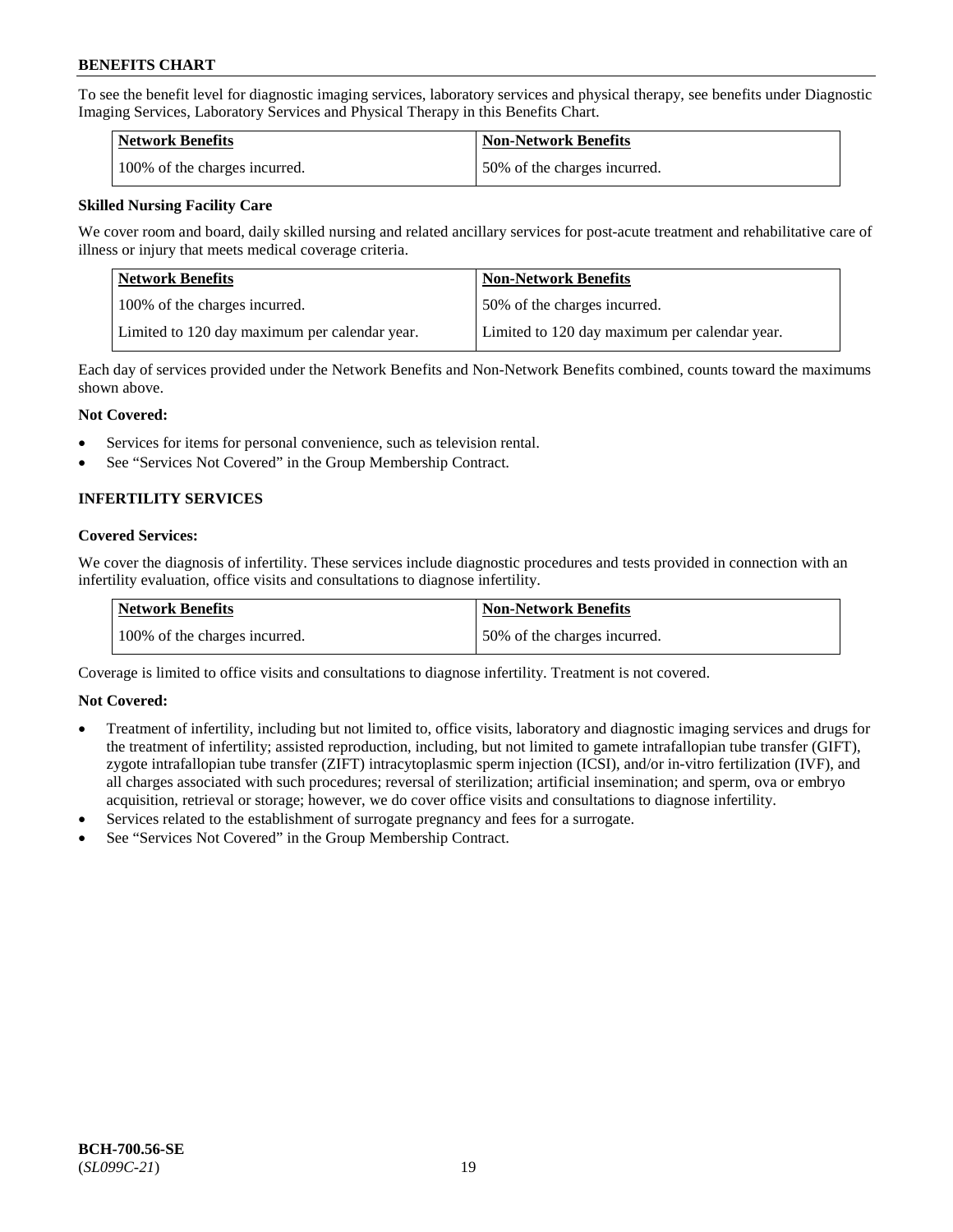## **LABORATORY SERVICES**

## **Covered Services:**

We cover laboratory tests when ordered by a provider and provided in a clinic or outpatient hospital facility.

To see the benefit level for inpatient hospital or skilled nursing facility services, see benefits under Inpatient Hospital and Skilled Nursing Facility Services in this Benefits Chart.

**Prostate-specific antigen (PSA) test coverage.** We cover prostate cancer screening for men 40 years of age or over who are symptomatic or in a high-risk category and for all men 50 years of age or older. Coverage includes a prostate-specific antigen blood test and a digital rectal examination.

| <b>Network Benefits</b>       | <b>Non-Network Benefits</b>  |
|-------------------------------|------------------------------|
| 100% of the charges incurred. | 50% of the charges incurred. |

#### **All other laboratory services**

#### **Services for illness or injury**

| <b>Network Benefits</b>       | <b>Non-Network Benefits</b>  |
|-------------------------------|------------------------------|
| 100% of the charges incurred. | 50% of the charges incurred. |

## **Preventive Services**

Laboratory services associated with preventive services are covered at the benefit level shown in the "Preventive Services" section of this Benefits Chart.

#### **Not Covered:**

See "Services Not Covered" in the Group Membership Contract.

## **LYME DISEASE SERVICES**

## **Covered Services:**

We cover services for the treatment of Lyme disease.

| <b>Network Benefits</b>                                | <b>Non-Network Benefits</b>                                  |
|--------------------------------------------------------|--------------------------------------------------------------|
| Coverage level is same as corresponding Network        | Coverage level is same as corresponding Non-Network          |
| Benefit, depending on type of service provided such as | Benefit, depending on type of service provided, such as      |
| Office Visits for Illness or Injury, Inpatient or      | Office Visits for Illness or Injury, Inpatient or Outpatient |
| <b>Outpatient Hospital Services.</b>                   | Hospital Services.                                           |

## **Not Covered:**

See "Services Not Covered" in the Group Membership Contract.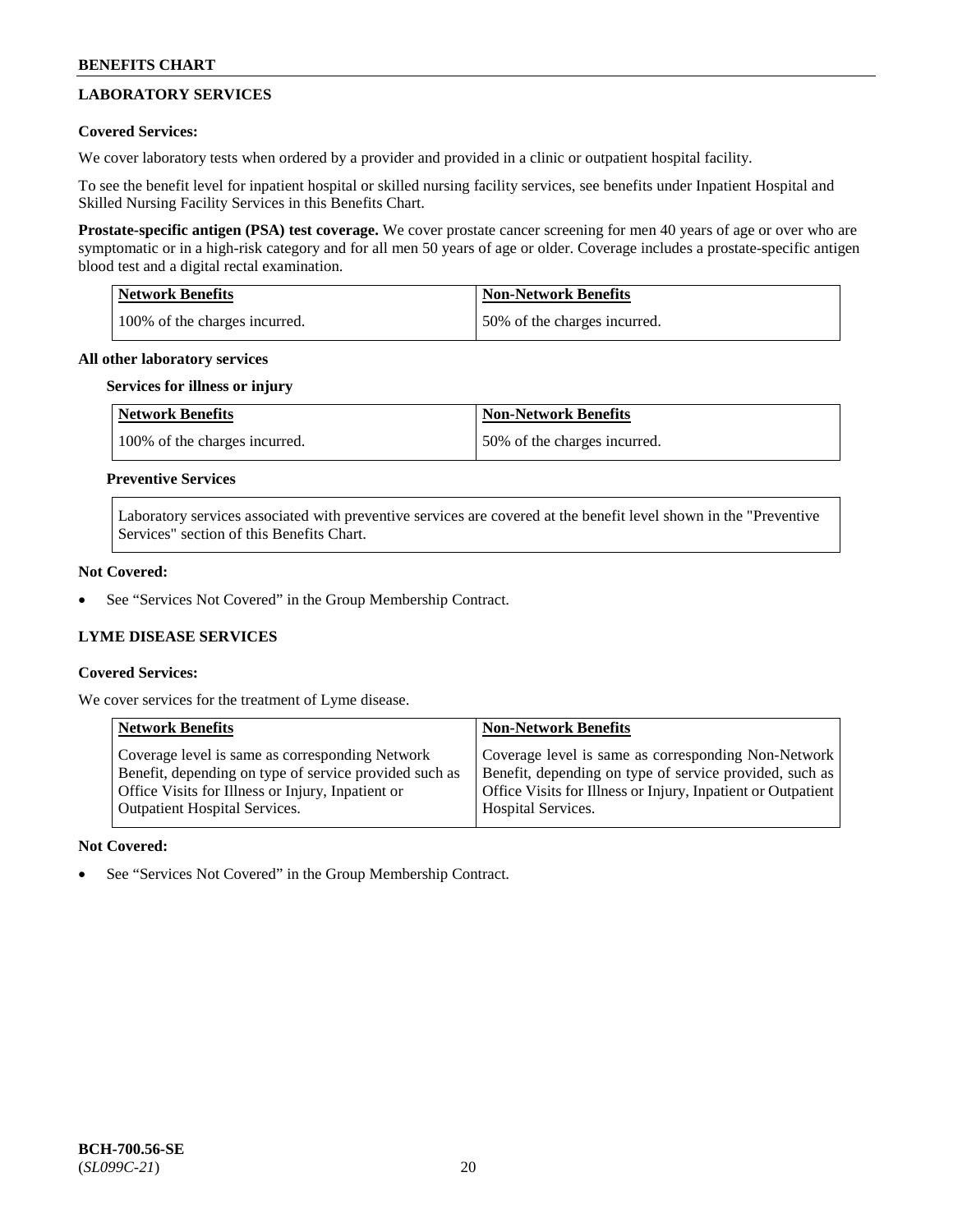## **MASTECTOMY RECONSTRUCTION BENEFIT**

## **Covered Services:**

We cover reconstruction of the breast on which the mastectomy has been performed; surgery and reconstruction of the other breast to produce symmetrical appearance, and prostheses and physical complications of all stages of mastectomy, including lymphedemas.

| <b>Network Benefits</b>                                 | <b>Non-Network Benefits</b>                             |
|---------------------------------------------------------|---------------------------------------------------------|
| Coverage level is same as corresponding Network         | Coverage level is same as corresponding Non-Network     |
| Benefit, depending on type of service provided, such as | Benefit, depending on type of service provided, such as |
| Office Visits for Illness or Injury, Inpatient or       | Office Visits for Illness or Injury, Inpatient or       |
| <b>Outpatient Hospital Services.</b>                    | <b>Outpatient Hospital Services.</b>                    |

## **Not Covered:**

See "Services Not Covered" in the Group Membership Contract.

## **MEDICATION THERAPY DISEASE MANAGEMENT PROGRAM**

## **Covered Services:**

If you meet our criteria for coverage, you may qualify for our Medication Therapy Disease Management Program.

The program covers consultations with a designated pharmacist.

Covered services are based on established medical policies, which are subject to periodic review and modification by the medical directors. These medical policies (medical coverage criteria) are available online at [healthpartners.com](https://www.healthpartners.com/hp/index.html) or by calling Member Services.

| Network Benefits                                            | <b>Non-Network Benefits</b> |
|-------------------------------------------------------------|-----------------------------|
| 100% of the charges incurred.<br>Deductible does not apply. | No Coverage.                |

## **Not Covered:**

See "Services Not Covered" in the Group Membership Contract.

## **OFFICE VISITS FOR ILLNESS OR INJURY**

## **Covered Services:**

We cover the following when medically necessary: professional medical and surgical services and related supplies, including biofeedback, of physicians and other health care providers; blood and blood products (unless replaced) and blood derivatives.

We cover diagnosis and treatment of illness or injury to the eyes. Where contact or eyeglass lenses are prescribed as medically necessary for the post-operative treatment of cataracts or for the treatment of aphakia, or keratoconus, we cover the initial evaluation, lenses and fitting. Members must pay for lens replacement beyond the initial pair.

We also provide coverage for the initial physical evaluation of a child if it is ordered by a Minnesota juvenile court.

## **Office Visits**

| <b>Network Benefits</b>       | <b>Non-Network Benefits</b>  |
|-------------------------------|------------------------------|
| 100% of the charges incurred. | 50% of the charges incurred. |

**Convenience clinics**

| Network Benefits              | <b>Non-Network Benefits</b>  |
|-------------------------------|------------------------------|
| 100% of the charges incurred. | 50% of the charges incurred. |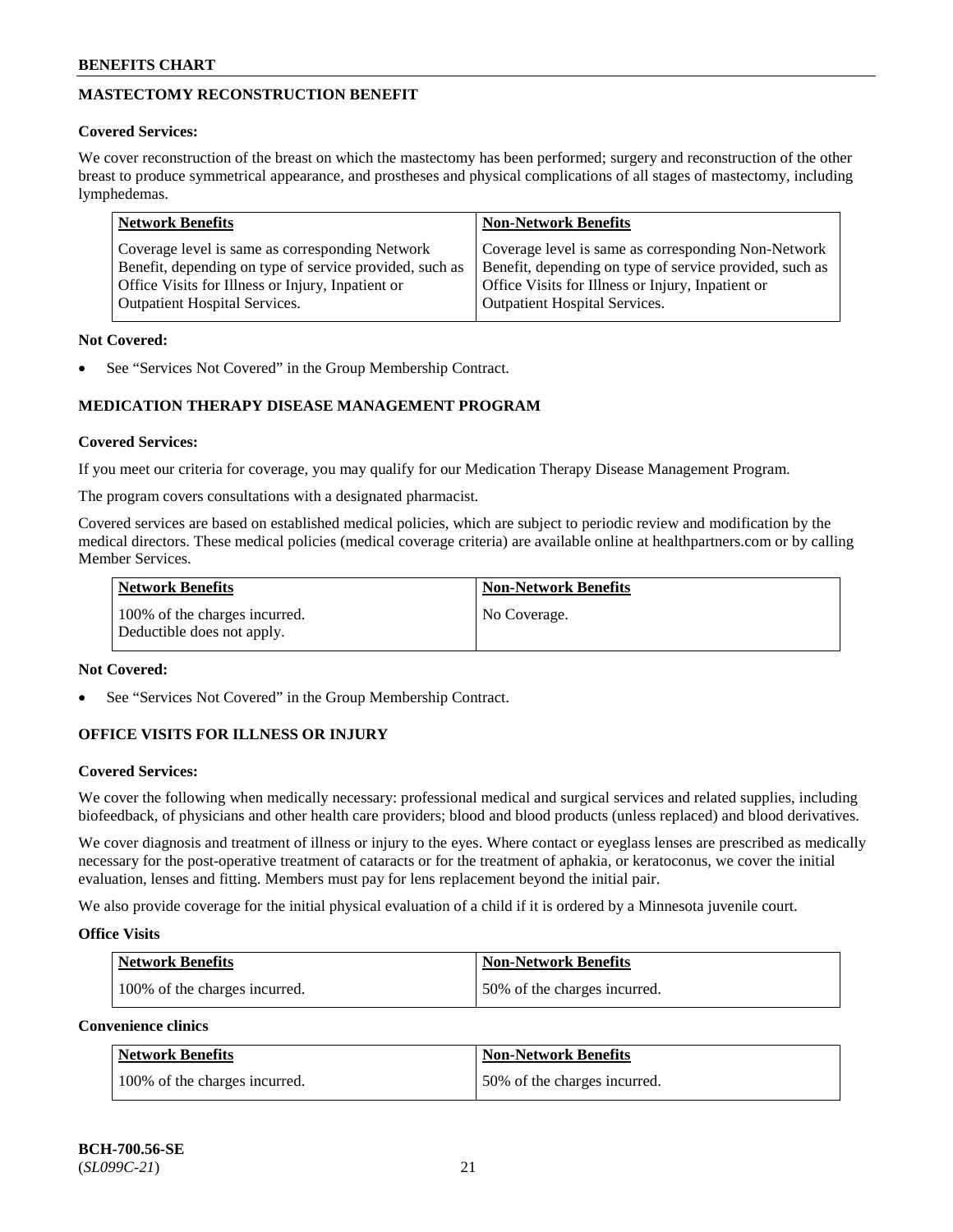## **Scheduled telephone visits**

| <b>Network Benefits</b>       | Non-Network Benefits         |
|-------------------------------|------------------------------|
| 100% of the charges incurred. | 50% of the charges incurred. |

## **E-visits**

## **Access to online care through virtuwell at [virtuwell.com](https://www.virtuwell.com/)**

| <b>Network Benefits</b>       | <b>Non-Network Benefits</b> |
|-------------------------------|-----------------------------|
| 100% of the charges incurred. | Not Applicable.             |

## **All other E-visits**

| Network Benefits              | <b>Non-Network Benefits</b>  |
|-------------------------------|------------------------------|
| 100% of the charges incurred. | 50% of the charges incurred. |

## **Injections administered in a physician's office, other than immunizations**

## **Allergy injections**

| Network Benefits              | Non-Network Benefits         |
|-------------------------------|------------------------------|
| 100% of the charges incurred. | 50% of the charges incurred. |

## **All other injections**

| Network Benefits              | Non-Network Benefits         |
|-------------------------------|------------------------------|
| 100% of the charges incurred. | 50% of the charges incurred. |

## **Not Covered:**

- Court ordered treatment, except as described in this Benefits Chart under "Mental Health Services" and "Office Visits for Illness or Injury" or as otherwise required by law.
- See "Services Not Covered" in the Group Membership Contract.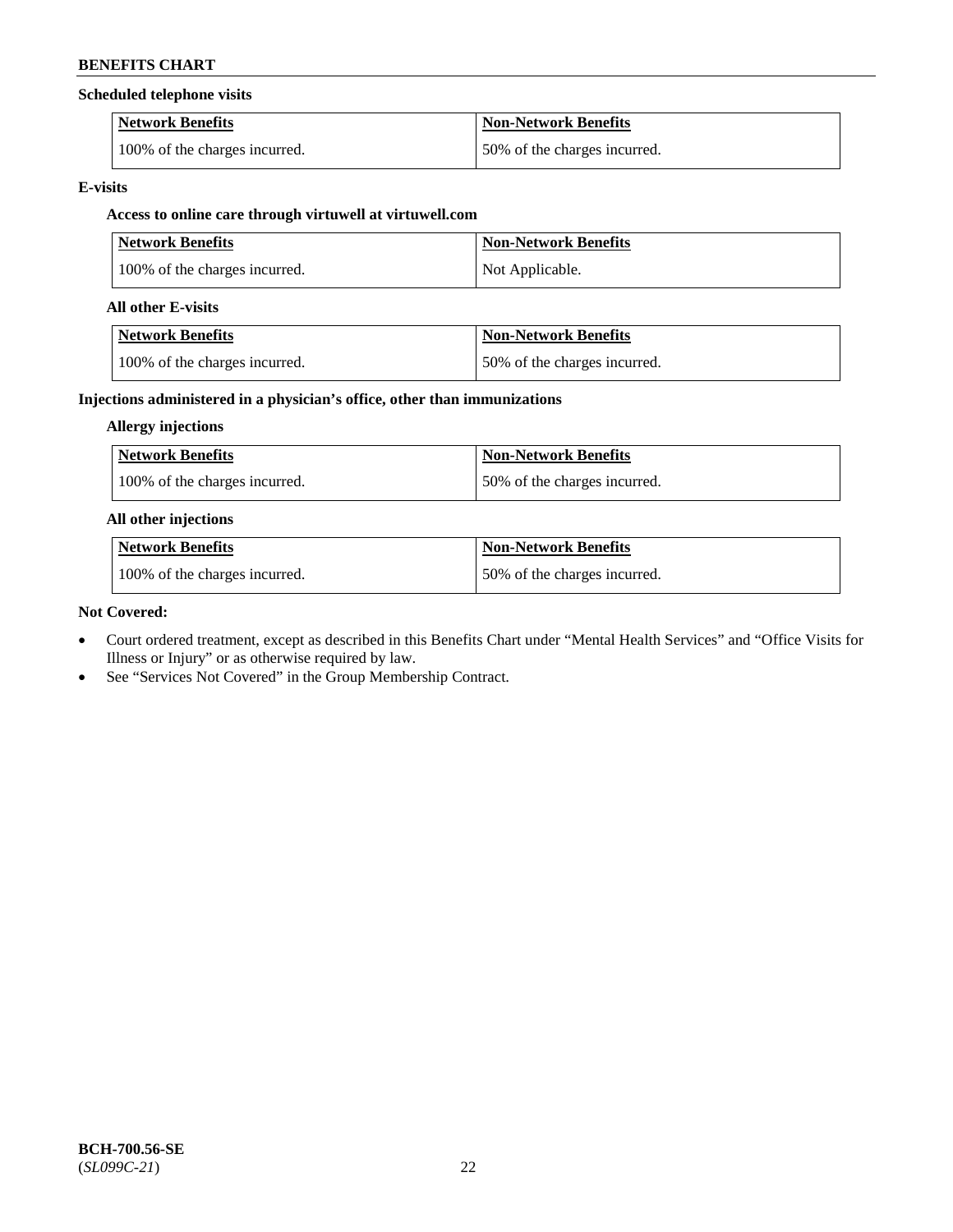## **PEDIATRIC AUTOIMMUNE NEUROPSYCHIATRIC DISORDERS ASSOCIATED WITH STREPTOCOCCAL INFECTIONS (PANDAS) AND PEDIATRIC ACUTE-ONSET NEUROPSYCHIATRIC SYNDROME (PANS) TREATMENT**

#### **Definitions:**

**Pediatric acute-onset neuropsychiatric syndrome.** This means a class of acute-onset obsessive compulsive or tic disorders or other behavioral changes presenting in children and adolescents that are not otherwise explained by another known neurologic or medical disorder.

**Pediatric autoimmune neuropsychiatric disorders associated with streptococcal infections.** This means a condition in which a streptococcal infection in a child or adolescent causes the abrupt onset of clinically significant obsessions, compulsions, tics, or other neuropsychiatric symptoms or behavioral changes, or a relapsing and remitting course of symptom severity.

#### **Covered Services:**

We cover treatment for pediatric autoimmune neuropsychiatric disorders associated with streptococcal infections (PANDAS) and for treatment for pediatric acute-onset neuropsychiatric syndrome (PANS). Treatments that must be covered under this section must be recommended by the member's licensed health care professional and include but are not limited to antibiotics, medication and behavioral therapies to manage neuropsychiatric symptoms, plasma exchange, and immunoglobulin.

| <b>Network Benefits</b>                                 | <b>Non-Network Benefits</b>                             |
|---------------------------------------------------------|---------------------------------------------------------|
| Coverage level is same as corresponding Network         | Coverage level is same as corresponding Non-Network     |
| Benefit, depending on type of service provided, such as | Benefit, depending on type of service provided, such as |
| Office Visits for Illness or Injury, Inpatient or       | Office Visits for Illness or Injury, Inpatient or       |
| <b>Outpatient Hospital Services.</b>                    | <b>Outpatient Hospital Services.</b>                    |

#### **Not Covered:**

See "Services Not Covered" in the Group Membership Contract.

## **PEDIATRIC EYEWEAR**

#### **Covered Services:**

We cover pediatric eyewear for children, subject to our medical coverage criteria. This provision will continue until the end of the month in which the child turns age 19. These medical policies (medical coverage criteria) are available by calling Member Services or logging on to your "*my*HealthPartners" account at [healthpartners.com.](https://www.healthpartners.com/hp/index.html)

| Network Benefits              | <b>Non-Network Benefits</b> |
|-------------------------------|-----------------------------|
| 100% of the charges incurred. | No Coverage.                |

Limited to one pair of eyeglasses (lenses and frames) or one pair of contact lenses per benefit year.

#### **Not Covered:**

- Replacement of eyeglasses or contact lenses due to loss or theft.
- See "Services Not Covered" in the Group Membership Contract.

## **PHYSICAL THERAPY, OCCUPATIONAL THERAPY AND SPEECH THERAPY**

#### **Covered Services:**

We cover the following physical therapy, occupational therapy and speech therapy services:

- rehabilitative care to correct the effects of illness or injury;
- habilitative care rendered for congenital, developmental or medical conditions which have significantly limited the successful initiation of normal speech and normal motor development.

Massage therapy which is performed in conjunction with other treatment/modalities by a physical occupational therapist, is part of a prescribed treatment plan and is not billed separately is covered.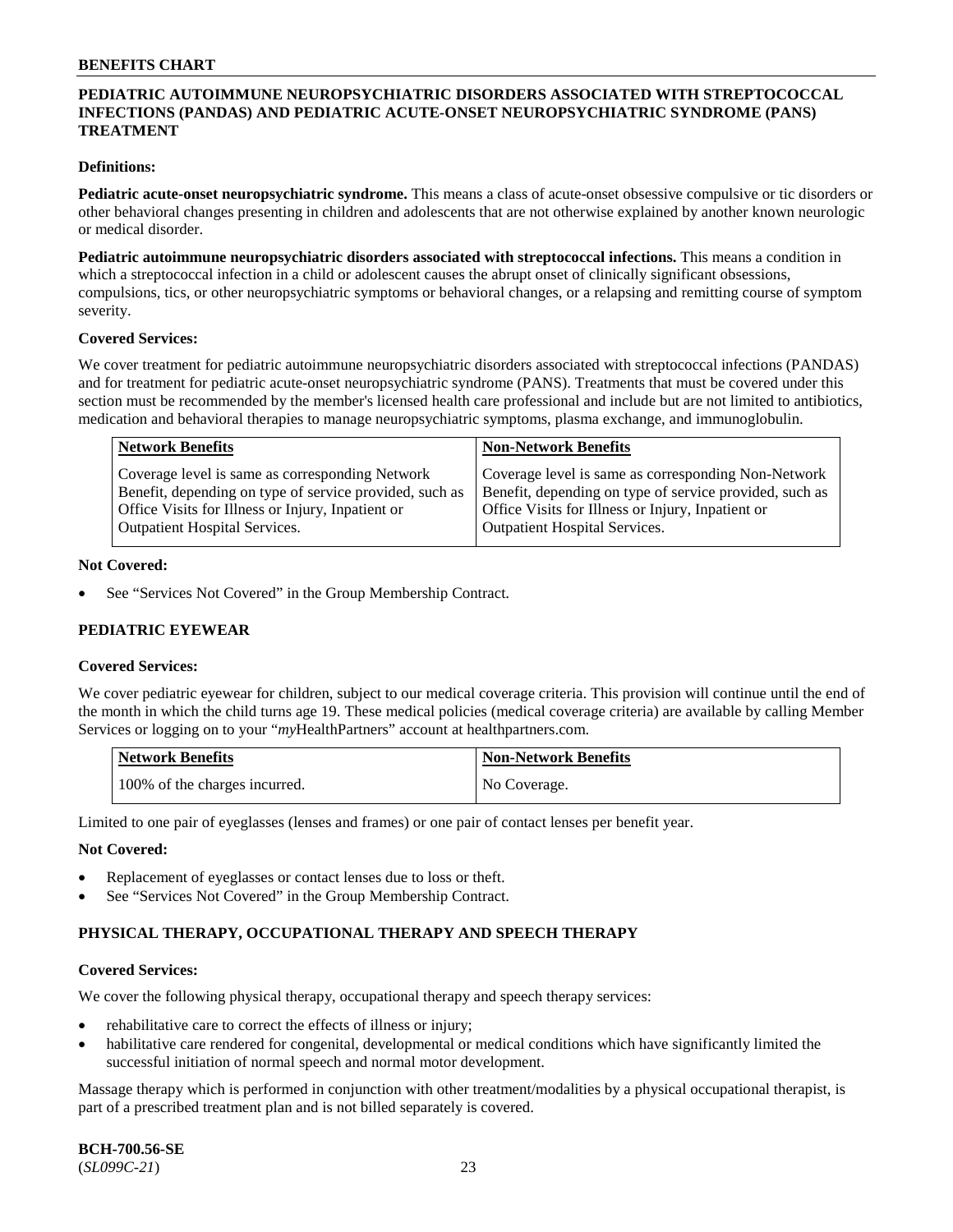We cover services provided in a clinic. We also cover physical therapy provided in an outpatient hospital facility. To see the benefit level for inpatient hospital or skilled nursing facility services, see benefits under Inpatient Hospital and Skilled Nursing Facility Services.

#### **Rehabilitative Care**

| <b>Network Benefits</b>       | <b>Non-Network Benefits</b>                                                               |
|-------------------------------|-------------------------------------------------------------------------------------------|
| 100% of the charges incurred. | 50% of the charges incurred.                                                              |
|                               | Physical and Occupational Therapy combined are<br>limited to 20 visits per calendar year. |
|                               | Speech Therapy is limited to 20 visits per calendar year.                                 |

## **Habilitative Care**

| <b>Network Benefits</b>       | <b>Non-Network Benefits</b>                                                                       |
|-------------------------------|---------------------------------------------------------------------------------------------------|
| 100% of the charges incurred. | 50% of the charges incurred.                                                                      |
|                               | Physical, Occupational and Speech Therapy combined<br>are limited to 20 visits per calendar year. |

#### **Not Covered:**

- Massage therapy for the purpose of comfort or convenience of the member.
- See "Services Not Covered" in the Group Membership Contract.

## **PORT WINE STAIN REMOVAL SERVICES**

#### **Covered Services:**

We cover port wine stain removal services.

| <b>Network Benefits</b>                                | <b>Non-Network Benefits</b>                                  |
|--------------------------------------------------------|--------------------------------------------------------------|
| Coverage level is same as corresponding Network        | Coverage level is same as corresponding Non-Network          |
| Benefit, depending on type of service provided such as | Benefit, depending on type of service provided, such as      |
| Office Visits for Illness or Injury, Inpatient or      | Office Visits for Illness or Injury, Inpatient or Outpatient |
| <b>Outpatient Hospital Services.</b>                   | <b>Hospital Services.</b>                                    |

## **Not Covered:**

• See "Services Not Covered" in the Group Membership Contract.

## **PRESCRIPTION DRUG SERVICES**

## **Covered Services:**

We cover prescription drugs and medications that can be self-administered or are administered in a physician's office. We cover off-label use of formulary drugs to treat cancer if the drug is recognized for the treatment of cancer in any authoritative compendia used by the Medicare program.

We cover orally administered anticancer drugs at the applicable benefit level under outpatient drugs below. We are in compliance with Minnesota Statute 62A.3075 because we do not cover orally administered anticancer drugs under our specialty drug benefit.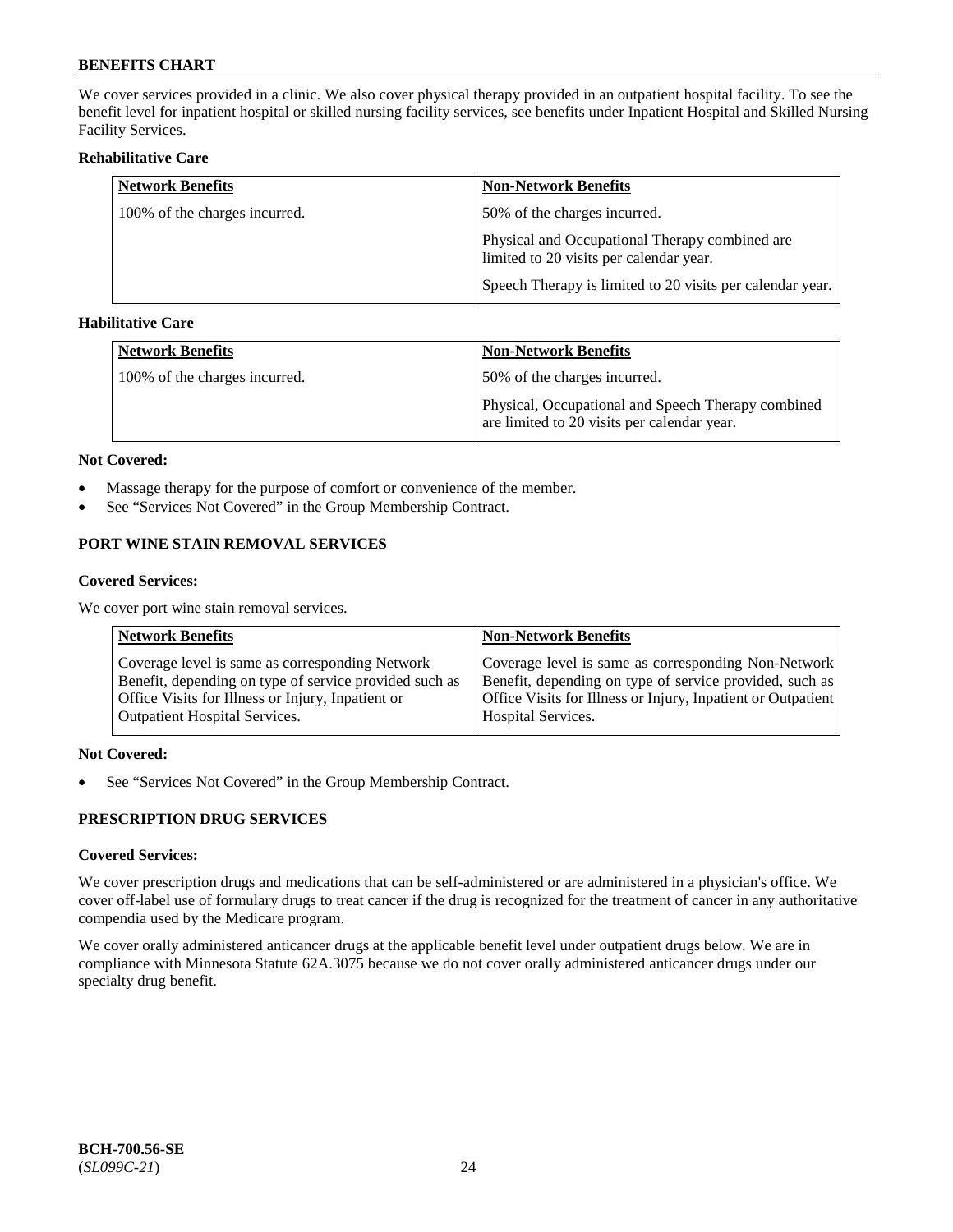We will refill a prescription for eye drops covered under this Benefits Chart if the member requests a refill and original prescription specified that additional quantities would be needed, providing the refill request does not exceed the quantities needed, and the following conditions are met:

- If the member requests a 30-day refill supply, the request must be made between 21 and 30 days of the later of (a) the original date that the prescription was distributed to the member or (b) the date that the most recent refill was distributed to the member; or
- If the member requests a 90-day refill supply, the request must be made between 75 and 90 days of the later of (a) the original date that the prescription was distributed to the member or (b) the date that the most recent refill was distributed to the member.

A licensed pharmacist may prescribe and dispense self-administered hormonal contraceptives, nicotine replacement medications, and opiate antagonists for the treatment of an acute opiate overdose in accordance with section 151.37, subdivision 14, 15, or 16, under the same terms of coverage that would apply had the prescription drug been prescribed by a licensed physician, physician assistant, or advanced practice nurse practitioner. If the plan excludes coverage for selfadministered hormonal contraceptives, they will not be covered under this provision.

#### **For Network Benefits, drugs and medications must be part of the formulary and obtained at a Network Pharmacy.**

#### **For Non-Network Benefits, drugs and medications must be part of the formulary.**

**See the Formulary definition for information on the Formulary Exception Process available to you.**

#### **Outpatient drugs (except as specified below)**

#### **Drugs on the Preventive Drug List**

| <b>Network Benefits</b>                                                                                                                            | <b>Non-Network Benefits</b>  |
|----------------------------------------------------------------------------------------------------------------------------------------------------|------------------------------|
| Generic formulary drugs from the Preventive Drug List<br>are covered at 100% of the charges incurred.<br>Deductible does not apply.                | 50% of the charges incurred. |
| Brand name formulary drugs from the Preventive Drug<br>List are covered at 100% of the charges incurred,<br>subject to a member copayment of \$60. |                              |
| In no event will your cost for a formulary insulin drug<br>exceed \$25.                                                                            |                              |
| Deductible does not apply.                                                                                                                         |                              |

#### **All other drugs**

| <b>Network Benefits</b>                                                                          | <b>Non-Network Benefits</b>  |
|--------------------------------------------------------------------------------------------------|------------------------------|
| All other formulary drugs are covered at 100% of the<br>charges incurred.<br>Deductible applies. | 50% of the charges incurred. |

**Cost-Sharing Limits for Insulin:** We are required to limit your cost-sharing on prescription insulin to no more than the net price of the prescription insulin drug. This requirement applies at the point of sale, including deductible payments and the costsharing amounts charged once the deductible is met.

**Cost-sharing.** This means a deductible payment, copayment, or coinsurance amount that you must pay for covered prescription insulin in accordance with the terms and conditions of this health plan.

**Net price.** This means our cost for prescription insulin, including any rebates or discounts received by or accrued directly or indirectly to us from a drug manufacturer or pharmacy benefit manager.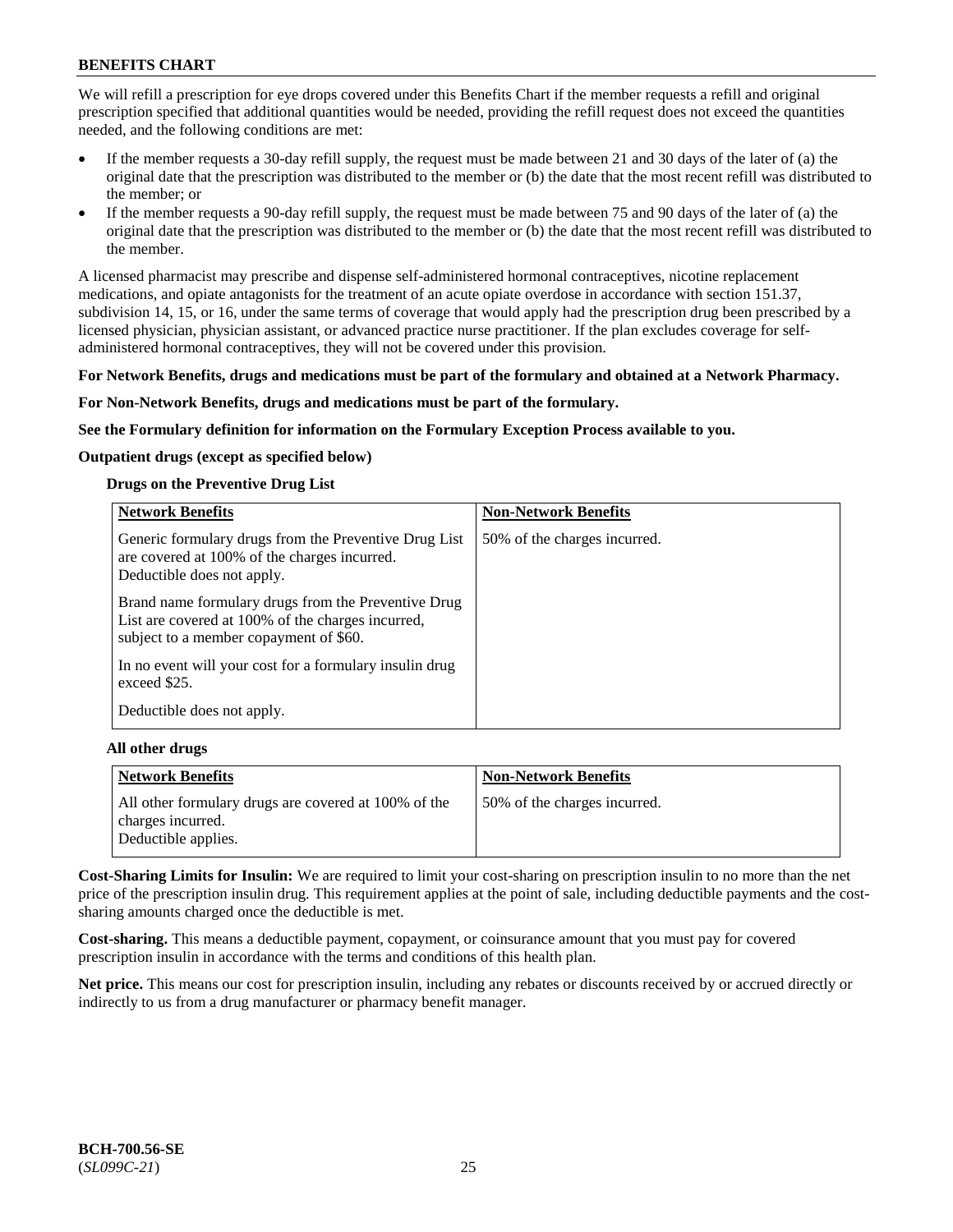## **Mail order drugs**

| <b>Network Benefits</b>                                                                                                                                                                   | <b>Non-Network Benefits</b>           |
|-------------------------------------------------------------------------------------------------------------------------------------------------------------------------------------------|---------------------------------------|
| For your convenience, you may also get up to a 93-day<br>supply of outpatient formulary prescription drugs that<br>can be self-administered through the designated mail<br>order service. | See Network Mail Order Drugs benefit. |
| New prescriptions to treat certain chronic conditions<br>and trial drugs will be limited to quantity limits<br>described at the end of this section.                                      |                                       |
| Specialty Drugs are not available through the mail order<br>service.                                                                                                                      |                                       |

## **Tobacco cessation drugs are covered for all FDA – approved tobacco cessation drugs for a minimum of 90 days**

| Network Benefits                                            | <b>Non-Network Benefits</b>  |
|-------------------------------------------------------------|------------------------------|
| 100% of the charges incurred.<br>Deductible does not apply. | 50% of the charges incurred. |

#### **Specialty Drugs that are self-administered**

| <b>Network Benefits</b>                                                                                                                    | <b>Non-Network Benefits</b> |
|--------------------------------------------------------------------------------------------------------------------------------------------|-----------------------------|
| 100% of the charges incurred.                                                                                                              | No Coverage.                |
| For Network Benefits, specialty drugs are limited to<br>drugs on the specialty drug list and must be obtained<br>from a designated vendor. |                             |

#### **Drugs for the treatment of growth deficiency**

| <b>Network Benefits</b>                                                                                                                            | <b>Non-Network Benefits</b>  |
|----------------------------------------------------------------------------------------------------------------------------------------------------|------------------------------|
| 100% of the charges incurred.                                                                                                                      | 50% of the charges incurred. |
| For Network Benefits, growth deficiency drugs are<br>limited to drugs on the specialty drug list and must be<br>obtained from a designated vendor. |                              |

#### **Contraceptive drugs**

| <b>Network Benefits</b>                                                                                                                                        | <b>Non-Network Benefits</b>  |
|----------------------------------------------------------------------------------------------------------------------------------------------------------------|------------------------------|
| 100% of the charges incurred for formulary drugs.<br>Deductible does not apply.                                                                                | 50% of the charges incurred. |
| If a physician requests that a non-formulary<br>contraceptive drug be dispensed as written the drug will<br>be covered at 100%, not subject to the deductible. |                              |

#### **Limitations:**

- Certain drugs may require prior authorization as indicated on the formulary. HealthPartners may require prior authorization for the drug and also the site where the drug will be provided. Certain drugs are subject to our utilization review process and quantity limits, as indicated on our formulary.
- Certain non-formulary drugs require prior authorization. In addition, certain drugs may be subject to any quantity limits applied as part of our trial program.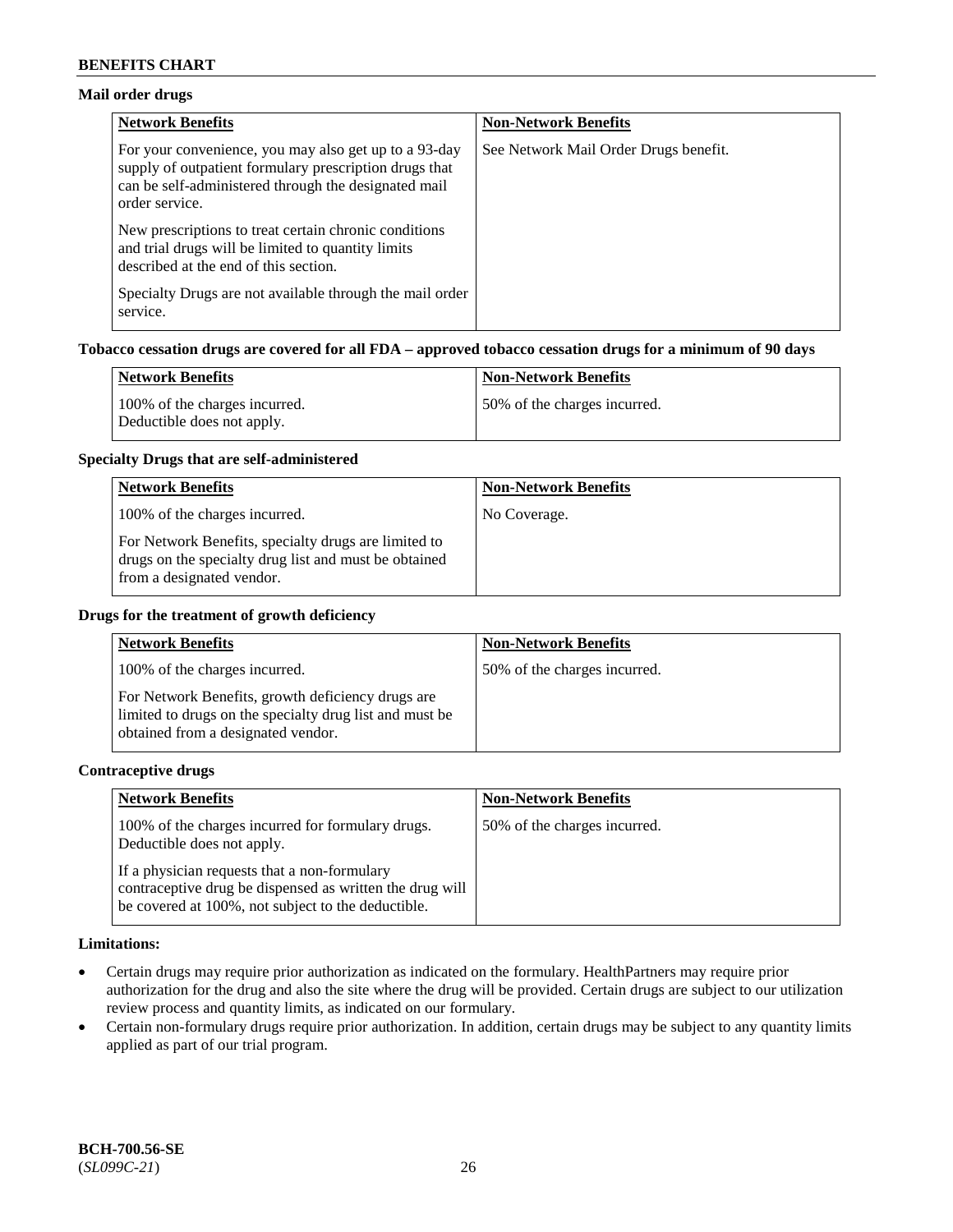- If a member requests a brand name drug when there is a generic equivalent, the brand name drug will be covered up to the charge that would apply to the generic drug, minus any required copayment. If a physician requests that a brand name drug be dispensed as written, and we determine the brand name drug is medically necessary, the drug will be paid at the Outpatient Drugs benefit.
- We may require members to try over-the-counter (OTC) drug alternatives before approving more costly formulary prescription drugs.
- Unless otherwise specified in the "Prescription Drug Services" section, you may receive up to a 31-day supply per prescription.
- A 93-day supply will be covered and dispensed only at pharmacies that participate in our extended day supply program
- New prescriptions to treat certain chronic conditions are limited to a 31-day supply.
- No more than a 31-day supply of Specialty Drugs will be covered and dispensed at a time, unless it's a manufacturer supplied drug that cannot be split that supplies the member with more than a 31-day supply.
- The member copayment for a drug will not exceed the cost of the drug.
- If a member copayment is required, you must pay one member copayment for each 31-day supply, or portion thereof.

#### **Not Covered:**

- Replacement of prescription drugs, medications, equipment and supplies due to loss, damage or theft.
- Nonprescription (over the counter) drugs or medications, including, but not limited to, vitamins, supplements, homeopathic remedies, and non-FDA approved drugs unless listed on the formulary and prescribed by a physician or legally authorized health care provider under applicable state and federal law. We cover off-label use of drugs to treat cancer as specified in the "Prescription Drug Services" section of this Benefits Chart. This exclusion does not include over-the-counter contraceptives for women as allowed under the Affordable Care Act when the member obtains a prescription for the item. In addition, if the member obtains a prescription, this exclusion does not include aspirin to prevent cardiovascular disease for men and women of certain ages; folic acid supplements for women who may become pregnant; fluoride chemoprevention supplements for children without fluoride in their water source; and iron supplements for children ages 6-12 who are at risk of anemia.
- Drugs on the Excluded Drug List. The Excluded Drug List includes select drugs within a therapy class that are not eligible for coverage. This includes drugs that may be excluded for certain indications. However, you may request coverage for a drug on the Excluded Drug List by requesting an exception to the formulary under the formulary exception process described in the definition of formulary in this Benefits Chart. The Excluded Drug List is available at [healthpartners.com](http://www.healthpartners.com/)
- Drugs that are newly approved by the FDA until they are reviewed and approved by HealthPartners Pharmacy and Therapeutics Committee. However, you may request coverage for a drug that is newly approved by the FDA by requesting an exception to the formulary under the formulary exception process described in the definition of formulary in the Benefits Chart.
- All drugs used for sexual dysfunction.
- All drugs for the treatment of infertility.
- Medical cannabis.
- Medical devices approved by the FDA will not be covered under the "Prescription Drug Services" section unless they are on our formulary. Covered medical devices are generally submitted and reimbursed under your medical benefits.
- See "Services Not Covered" in the Group Membership Contract.

#### **PREVENTIVE SERVICES**

#### **Applicable Definitions:**

**Routine Preventive Services** are routine healthcare services that include screenings, check-ups and counseling to prevent illness, disease or other health problems before symptoms occur.

**Diagnostic Services** are services to help a provider understand your symptoms, diagnose illness and decide what treatment may be needed. They may be the same services that are listed as preventive services, but they are being used as diagnostic services. Your provider will determine if these services are preventive or diagnostic. These services are not preventive if received as part of a visit to diagnose, manage or maintain an acute or chronic medical condition, illness or injury. When that occurs, unless otherwise indicated below, standard deductibles, copayments or coinsurance apply.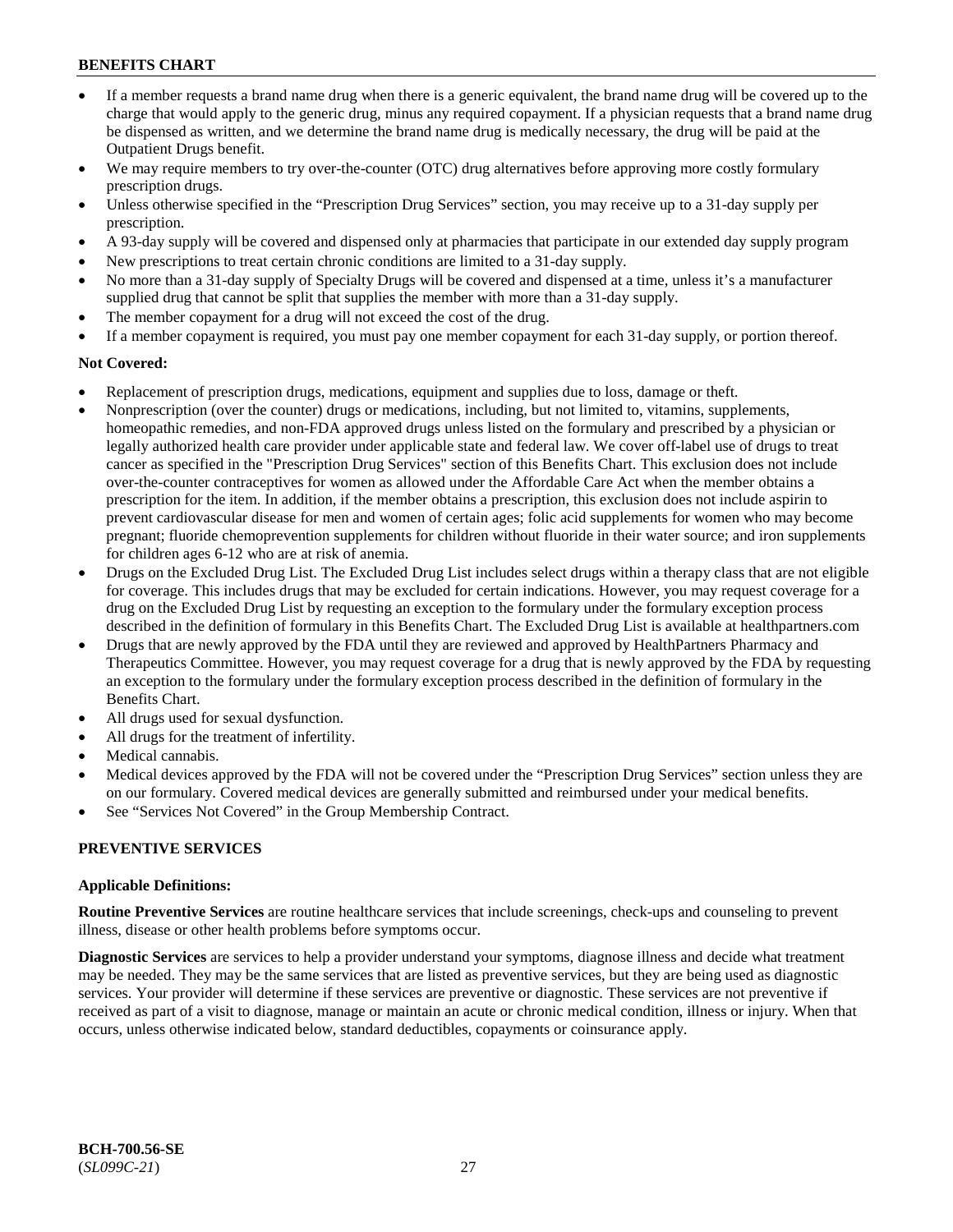## **Covered Services:**

We cover preventive services that meet any of the requirements under the Affordable Care Act (ACA) shown in the bulleted items below. These preventive services are covered at 100% under the network benefits with no deductible, copayments or coinsurance. (If a preventive service is not required by the ACA and it is covered at a lower benefit level or if a group qualifies for an exemption or accommodation for certain benefits under the ACA, it will be specified below). Preventive benefits mandated under the ACA are subject to periodic review and modification. Changes would be effective in accordance with the federal rules. Preventive services mandated by the ACA include:

- Evidence-based items or services that have in effect a rating of A or B in the current recommendations of the United States Preventive Services Task Force with respect to the individual;
- Immunizations for routine use in children, adolescents, and adults that have in effect a recommendation from the Advisory Committee on Immunization Practices of the Centers for Disease Control and Prevention with respect to the individual;
- With respect to infants, children, and adolescents, evidence-informed preventive care and screenings provided for in comprehensive guidelines supported by the Health Resources and Services Administration; and
- With respect to women, preventive care and screenings provided for in comprehensive guidelines supported by the Health Resources and Services Administration.

Covered services are based on established medical policies, which are subject to periodic review and modification by the medical or dental directors. These medical policies (medical coverage criteria) are available by calling Member Services, or logging on to your "*my*HealthPartners" account at [healthpartners.com.](http://www.healthpartners.com/)

A complete list of preventive care services recommended under the U.S. Preventive Task Force (USPSTF) is available online at [uspreventiveservicestaskforce.org/Page/Name/uspstf-a-and-b-recommendations.](https://www.uspreventiveservicestaskforce.org/Page/Name/uspstf-a-and-b-recommendations-by-date/)

HHS: [healthcare.gov/coverage/preventive-care-benefits](https://www.healthcare.gov/coverage/preventive-care-benefits/)

CDC: [cdc.gov/vaccines/schedules/index.html](https://www.cdc.gov/vaccines/schedules/index.html)

## **ACA and state mandated preventive services are covered as follows:**

**Routine health exams and periodic health assessments.** A physician or health care provider will counsel you as to how often health assessments are needed based on age, sex and health status. This includes screening for tobacco use, at least two tobacco cessation attempts per year (for those who use tobacco products), all FDA approved tobacco cessation medications including over-the-counter drugs (as shown in the "Prescription Drug Services" Section) and at least four counseling sessions of at least ten minutes each for tobacco cessation.

| Network Benefits                                            | <b>Non-Network Benefits</b>  |
|-------------------------------------------------------------|------------------------------|
| 100% of the charges incurred.<br>Deductible does not apply. | 50% of the charges incurred. |

**Child health supervision services**. This includes pediatric preventive services, such as fluoride chemoprevention for children without fluoride in their water source, newborn screenings, appropriate immunizations, developmental assessments and laboratory services appropriate to the age of the child from birth to 72 months, and appropriate immunizations until the end of the month in which the child turns 19, as defined by the Standards of Child Health Care issued by the American Academy of Pediatrics. We cover at least five child health supervision visits from birth to 12 months, three child health supervision visits from 12 months to 24 months, once a year from 24 months to 72 months.

| <b>Network Benefits</b>                                     | <b>Non-Network Benefits</b>  |
|-------------------------------------------------------------|------------------------------|
| 100% of the charges incurred.<br>Deductible does not apply. | 50% of the charges incurred. |

**Routine prenatal care and exams.** This includes the comprehensive package of medical and psychosocial support provided throughout a pregnancy, including risk assessment, serial surveillance, prenatal education, and use of specialized skills and technology when needed, as defined by Standards for Obstetric-Gynecologic Services issued by the American College of Obstetricians and Gynecologists.

| Network Benefits                                            | <b>Non-Network Benefits</b>  |
|-------------------------------------------------------------|------------------------------|
| 100% of the charges incurred.<br>Deductible does not apply. | 50% of the charges incurred. |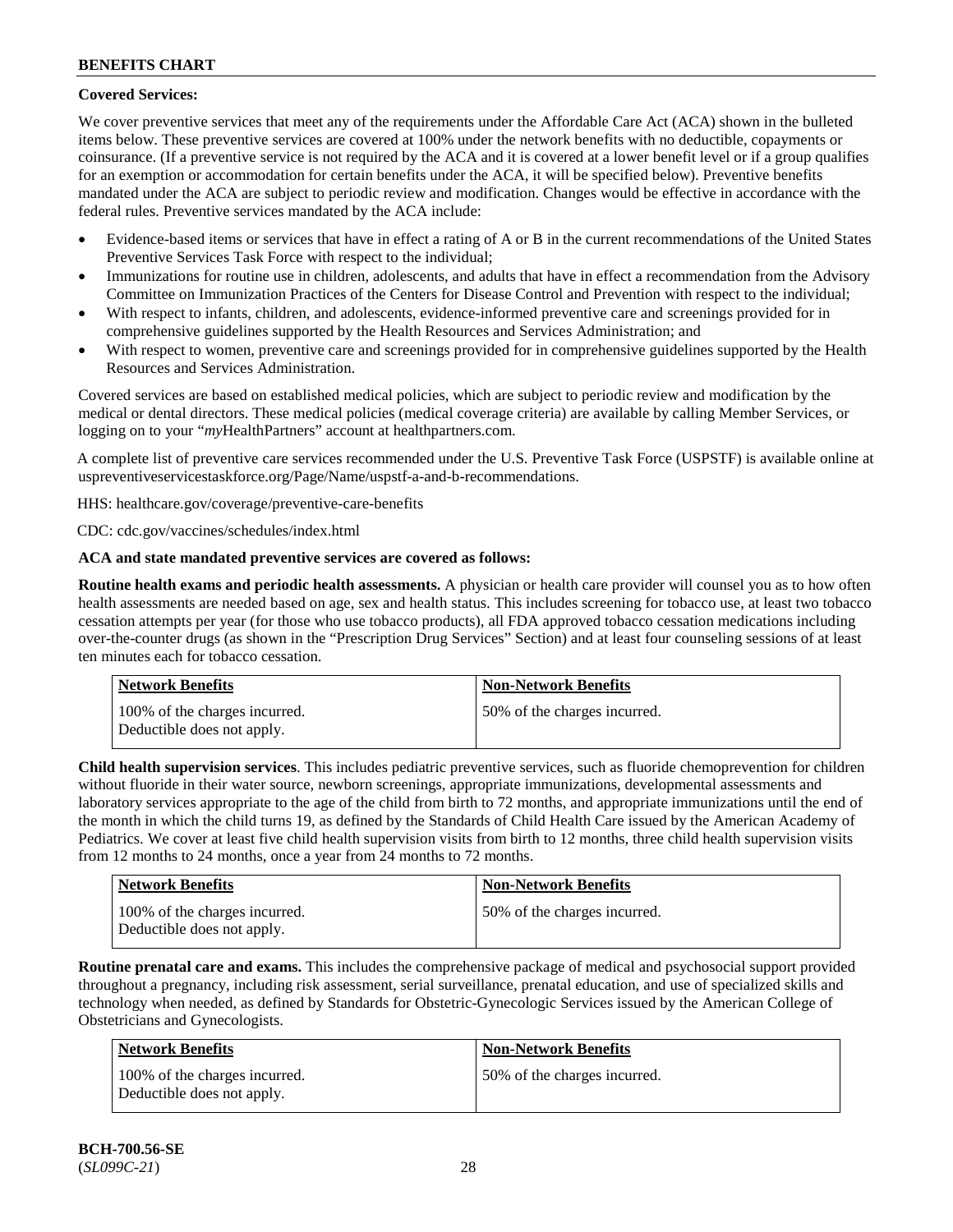**Routine postnatal care.** This includes health exams, assessments, education and counseling relating to the period immediately after childbirth

| Network Benefits                                            | <b>Non-Network Benefits</b>  |
|-------------------------------------------------------------|------------------------------|
| 100% of the charges incurred.<br>Deductible does not apply. | 50% of the charges incurred. |

**Routine screening procedures for cancer.** This includes colorectal screening or other cancer screenings recommended by the USPSTF with an A or B rating. Women's preventive health services below describes additional routine screening procedures for cancer.

| <b>Network Benefits</b>                                     | <b>Non-Network Benefits</b>  |
|-------------------------------------------------------------|------------------------------|
| 100% of the charges incurred.<br>Deductible does not apply. | 50% of the charges incurred. |

**Professional voluntary family planning services.** This includes services to prevent or delay a pregnancy, including counseling and education. Services must be provided by a licensed provider.

| Network Benefits                                            | <b>Non-Network Benefits</b> |
|-------------------------------------------------------------|-----------------------------|
| 100% of the charges incurred.<br>Deductible does not apply. | See Network Benefits.       |

## **Adult immunizations**

| <b>Network Benefits</b>                                     | <b>Non-Network Benefits</b>  |
|-------------------------------------------------------------|------------------------------|
| 100% of the charges incurred.<br>Deductible does not apply. | 50% of the charges incurred. |

**Women's preventive services.**This includes mammograms\*, screenings for cervical cancer (pap smears), breast pumps, human papillomavirus (HPV) testing; counseling for sexually transmitted infections, counseling and screening for human immunodeficiency virus (HIV), and all FDA approved contraceptive methods as prescribed by a doctor, sterilization procedures, education and counseling (see the "Prescription Drug Services" section for coverage of oral contraceptive drugs). For women whose family history is associated with an increased risk for BRCA1 or BRCA2 gene mutations, we cover genetic counseling and BRCA screening without cost sharing, if appropriate and as determined by a physician

**\***Preventive mammogram screening includes digital breast tomosynthesis (3D mammograms) for members at risk for breast cancer.

"At risk for breast cancer" means: (1) having a family history with one or more first- or second-degree relatives with breast cancer; (2) testing positive for BRCA1 or BRCA2 mutations; (3) having heterogeneously dense breasts or extremely dense breasts based on the Breast Imaging Reporting and Data System established by the American College of Radiology; or (4) having a previous diagnosis of breast cancer.

| <b>Network Benefits</b>                                     | <b>Non-Network Benefits</b>  |
|-------------------------------------------------------------|------------------------------|
| 100% of the charges incurred.<br>Deductible does not apply. | 50% of the charges incurred. |

**Obesity screening and management.** We cover obesity screening and counseling for all ages during a routine preventive care exam. If you are age 18 or older and have a body mass index of 30 or more, we also cover intensive obesity management to help you lose weight. Your primary care doctor can coordinate these services.

| Network Benefits                                            | <b>Non-Network Benefits</b>  |
|-------------------------------------------------------------|------------------------------|
| 100% of the charges incurred.<br>Deductible does not apply. | 50% of the charges incurred. |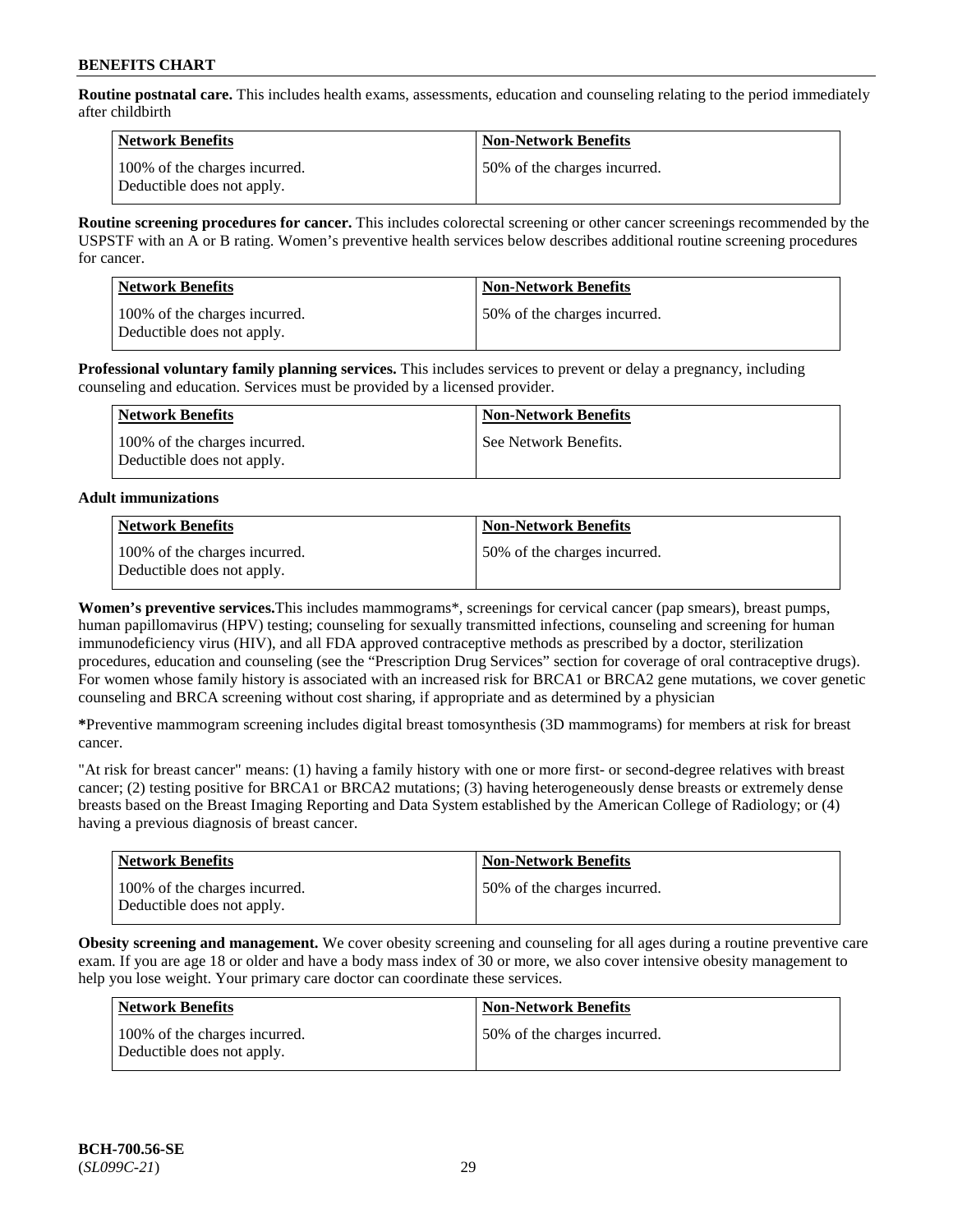**Preventive Medications.** We cover preventive medications currently recommended by USPSTF with an A or B rating if they are prescribed by your medical provider and they are listed on our formulary. Preventive medications are subject to periodic review and modification. Changes would be effective in accordance with the federal rules and reflected in our current medical coverage criteria for preventive care services.

| Network Benefits                                            | Non-Network Benefits         |
|-------------------------------------------------------------|------------------------------|
| 100% of the charges incurred.<br>Deductible does not apply. | 50% of the charges incurred. |

## **In addition to any ACA or state mandated preventive services referenced above, we cover the following eligible services:**

#### **Routine eye and hearing exams**

| <b>Network Benefits</b>                                     | <b>Non-Network Benefits</b>  |
|-------------------------------------------------------------|------------------------------|
| 100% of the charges incurred.<br>Deductible does not apply. | 50% of the charges incurred. |

**Ovarian cancer surveillance tests for women who are at risk.** "At risk for ovarian cancer" means (1) having a family history that includes any of the following: one or more first-degree or second-degree relatives with ovarian cancer, clusters of female relatives with breast cancer or nonpolyposis colorectal cancer; or (2) testing positive for BRCA1 or BRCA2 mutations. "Surveillance tests for ovarian cancer" means annual screening using: CA-125 serum tumor marker testing, transvaginal ultrasound, pelvic examination or other proven ovarian cancer screening tests currently being evaluated by the federal Food and Drug Administration or by the National Cancer Institute.

| <b>Network Benefits</b>                              | <b>Non-Network Benefits</b>                             |
|------------------------------------------------------|---------------------------------------------------------|
| Coverage level is same as corresponding Network      | Coverage level is same as corresponding Non-Network     |
| Benefit, depending on type of service provided, such | Benefit, depending on type of service provided, such as |
| as Diagnostic Imaging Services, Laboratory Services  | Diagnostic Imaging Services, Laboratory Services        |
| Office Visits for Illness or Injury or Preventive    | Office Visits for Illness or Injury or Preventive       |
| Services.                                            | Services.                                               |

**Peak flow meters for members diagnosed with asthma.** Must be prescribed by a licensed provider.

| <b>Network Benefits</b>                                     | <b>Non-Network Benefits</b>  |
|-------------------------------------------------------------|------------------------------|
| 100% of the charges incurred.<br>Deductible does not apply. | 50% of the charges incurred. |

**Glucose meters prescribed by a licensed provider** (other than continuous glucose monitoring systems which are covered under the section "Durable Medical Equipment, Prosthetics, Orthotics and Supplies")

| <b>Network Benefits</b>                                                                        | <b>Non-Network Benefits</b>  |
|------------------------------------------------------------------------------------------------|------------------------------|
| 100% of the charges incurred.<br>Deductible does not apply.                                    | 50% of the charges incurred. |
| Glucose meters are limited to meters on the formulary<br>and must be obtained from a pharmacy. |                              |

#### **Retinopathy screening for members diagnosed with diabetes**

| <b>Network Benefits</b>                                     | <b>Non-Network Benefits</b>  |
|-------------------------------------------------------------|------------------------------|
| 100% of the charges incurred.<br>Deductible does not apply. | 50% of the charges incurred. |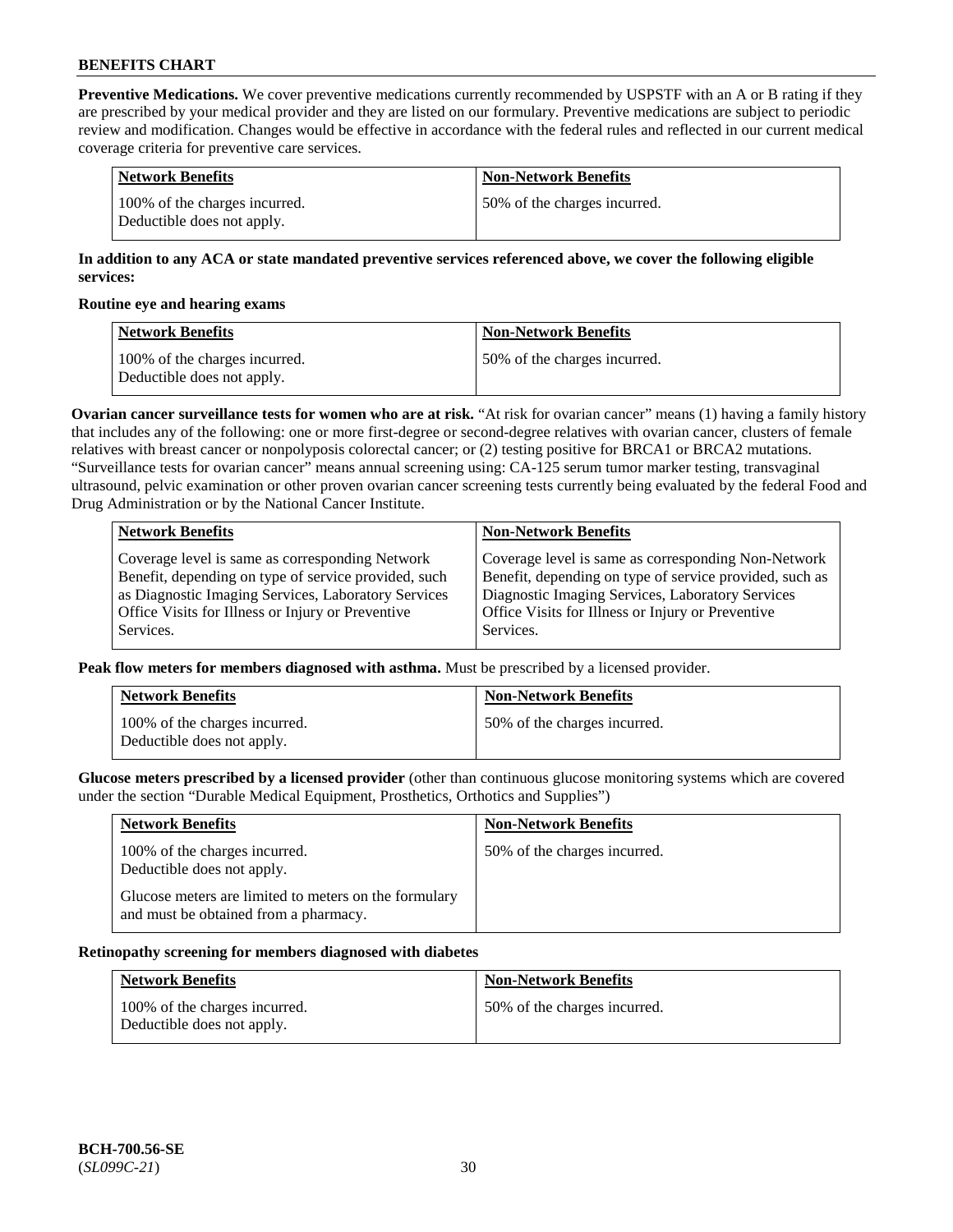## **Hemoglobin A1C testing for members diagnosed with diabetes**

| <b>Network Benefits</b>                                     | <b>Non-Network Benefits</b>  |
|-------------------------------------------------------------|------------------------------|
| 100% of the charges incurred.<br>Deductible does not apply. | 50% of the charges incurred. |

#### **International Normalized Ratio (INR) testing for members diagnosed with liver disease and/or bleeding disorders**

| <b>Network Benefits</b>                                     | <b>Non-Network Benefits</b>  |
|-------------------------------------------------------------|------------------------------|
| 100% of the charges incurred.<br>Deductible does not apply. | 50% of the charges incurred. |

#### **Low-density Lipoprotein (LDL) testing for members diagnosed with heart disease**

| <b>Network Benefits</b>                                     | <b>Non-Network Benefits</b>  |
|-------------------------------------------------------------|------------------------------|
| 100% of the charges incurred.<br>Deductible does not apply. | 50% of the charges incurred. |

#### **Limitations:**

• Services are not preventive if received as part of a visit to diagnose, manage or maintain an acute or chronic medical condition, illness or injury. When that occurs, unless otherwise indicated above, standard deductibles, copayments or coinsurance apply.

#### **Not Covered:**

See "Services Not Covered" in the Group Membership Contract.

## **SPECIFIED NON-NETWORK SERVICES**

#### **Covered Services:**

We cover the following services when you elect to receive them from a non-network provider, at the same level of coverage we provide when you elect to receive the services from a network provider:

- Voluntary family planning of the conception and bearing of children.
- The provider visit(s) and test(s) necessary to make a diagnosis of infertility.
- Testing and treatment of sexually transmitted diseases (other than HIV).
- Testing for AIDS or other HIV-related conditions.

| <b>Network Benefits</b>                                                                                                                            | <b>Non-Network Benefits</b>                    |
|----------------------------------------------------------------------------------------------------------------------------------------------------|------------------------------------------------|
| Coverage level is same as corresponding Network<br>Benefit, depending on type of service provided, such as<br>Office Visits for Illness or Injury. | See Network Benefits for the services covered. |

#### **Not Covered:**

• See "Services Not Covered" in the Group Membership Contract.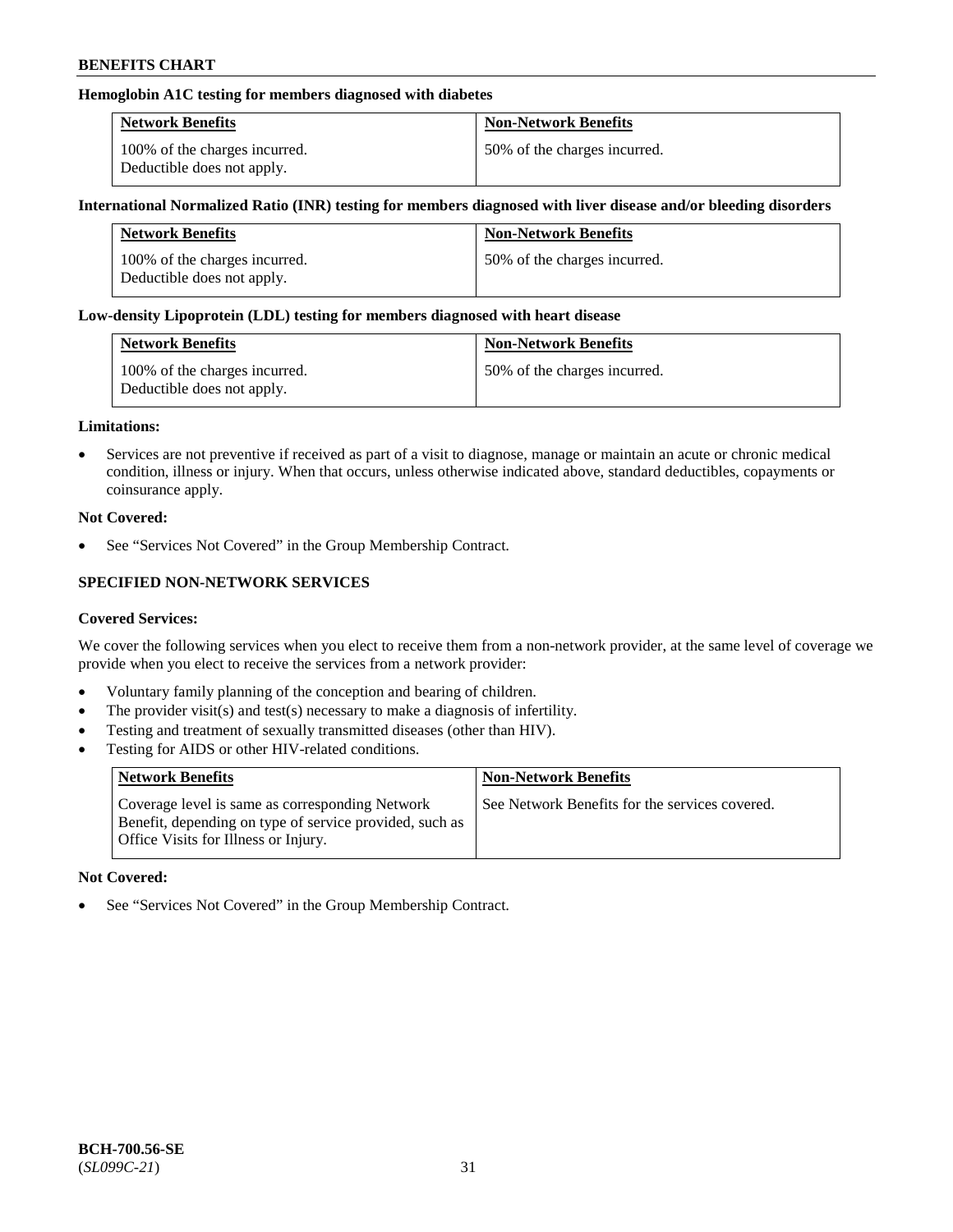## **TELEMEDICINE BENEFIT**

#### **Covered Services:**

Telemedicine services are covered under this Benefits Chart, subject to our medical criteria.

| <b>Network Benefits</b>                                | <b>Non-Network Benefits</b>                            |
|--------------------------------------------------------|--------------------------------------------------------|
| Coverage level is same as corresponding Network        | Coverage level is same as corresponding Non-Network    |
| Benefit, depending upon type of service provided, such | Benefit, depending upon type of service provided, such |
| as Office Visits for Illness or Injury.                | as Office Visits for Illness or Injury.                |

#### **Not Covered:**

See "Services Not Covered" in the Group Membership Contract.

## **TRANSPLANT SERVICES**

#### **Applicable Definitions:**

**Autologous.** This is when the source of cells is from the individual's own marrow or stem cells.

**Allogeneic.** This is when the source of cells is from a related or unrelated donor's marrow or stem cells.

**Autologous Bone Marrow Transplant.** This is when the bone marrow is harvested from the individual and stored. The patient undergoes treatment which includes tumor ablation with high-dose chemotherapy and/or radiation. The bone marrow is reinfused (transplanted).

**Allogeneic Bone Marrow Transplant.** This is when the bone marrow is harvested from the related or unrelated donor and stored. The patient undergoes treatment which includes tumor ablation with high-dose chemotherapy and/or radiation. The bone marrow is reinfused (transplanted).

**Autologous/Allogeneic Stem Cell Support.** This is a treatment process that includes stem cell harvest from either bone marrow or peripheral blood, tumor ablation with high-dose chemotherapy and/or radiation, stem cell reinfusion, and related care. Autologous/allogeneic bone marrow transplantation and high dose chemotherapy with peripheral stem cell rescue/support are considered to be autologous/allogeneic stem cell support.

**Designated Transplant Center.** This is any health care provider, group or association of health care providers designated by us to provide services, supplies or drugs for specified transplants for our members.

**Transplant Services.** This is transplantation (including transplants) of the human organs or tissue listed below, including all related post-surgical treatment and drugs and multiple transplants for a related cause. Transplant services do not include other organ or tissue transplants or surgical implantation of mechanical devices functioning as a human organ, except surgical implantation of an FDA approved Ventricular Assist Device (VAD) or total artificial heart, functioning as a temporary bridge to heart transplantation.

Prior authorization is required prior to consultation to support coordination of care and benefits.

## **Covered Services:**

We cover eligible transplant services (as defined above) while you are covered under this Benefits Chart. Transplants that will be considered for coverage are limited to the following:

- Kidney transplants for end-stage disease.
- Cornea transplants for end-stage disease.
- Heart transplants for end-stage disease.
- Lung transplants or heart/lung transplants for: (1) primary pulmonary hypertension; (2) Eisenmenger's syndrome; (3) endstage pulmonary fibrosis; (4) alpha 1 antitrypsin disease; (5) cystic fibrosis; and (6) emphysema.
- Liver transplants for: (1) biliary atresia in children; (2) primary biliary cirrhosis; (3) post-acute viral infection (including hepatitis A, hepatitis B antigen e negative and hepatitis C) causing acute atrophy or post-necrotic cirrhosis; (4) primary sclerosing cholangitis; (5) alcoholic cirrhosis; and (6) hepatocellular carcinoma.